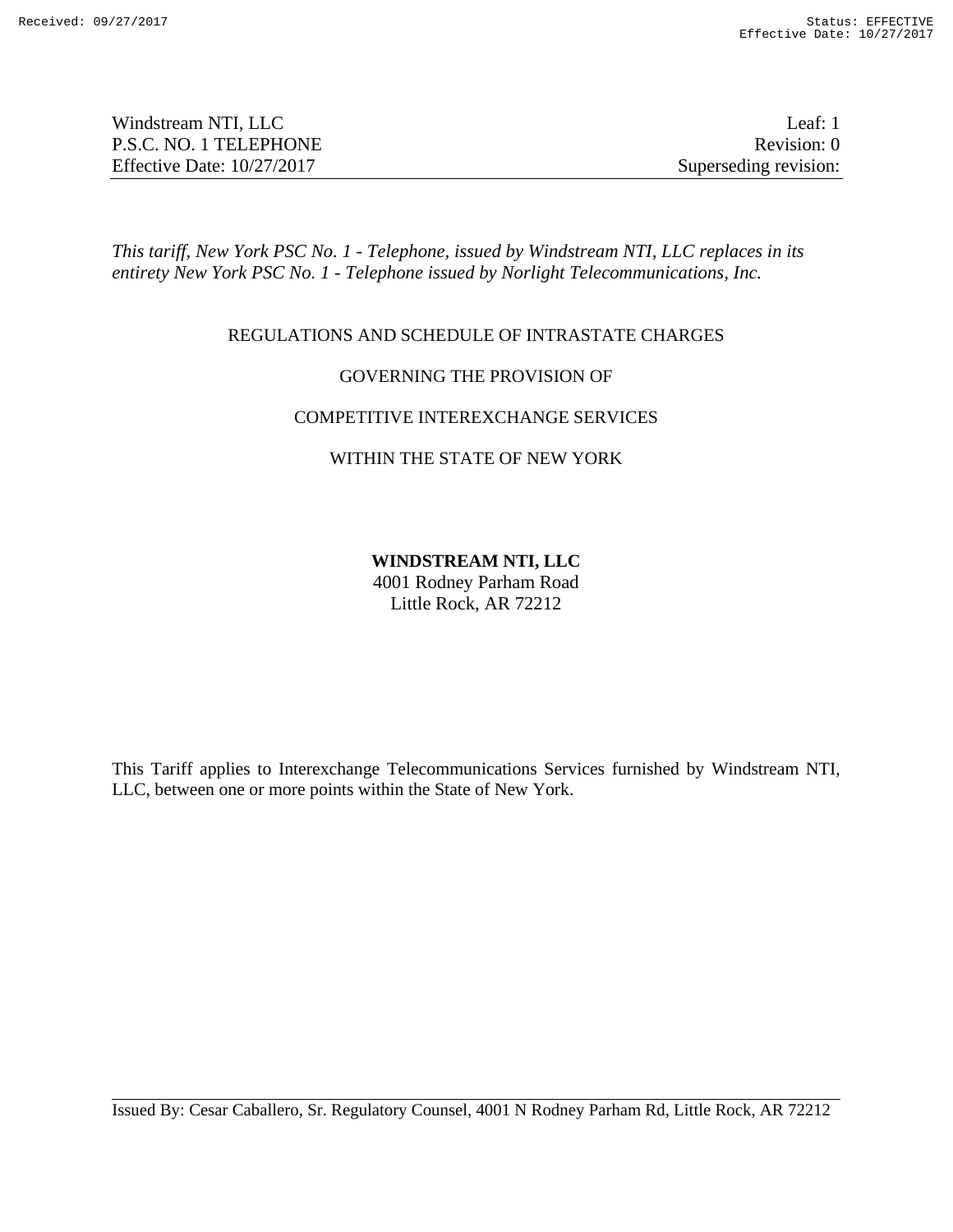| Windstream NTI, LLC          | Leaf: $2$             |
|------------------------------|-----------------------|
| P.S.C. NO. 1 TELEPHONE       | Revision: 0           |
| Effective Date: $10/27/2017$ | Superseding revision: |

### Contacting the Public Service Commission

In the case of a dispute between the Customer and the Company which cannot be resolved with mutual satisfaction, the Customer may file a complaint by contacting the New York State Department of Public Service by phone, online or by mail.

1. By Phone:

Helpline (for complaints/inquiries): 1-800-342-3377 for Continental United States or, 1-800-662-1220 for Hearing/Speech Impaired: TDD or, 518-472-8502 for fax

2. Online:

http://www.dps.ny.gov/complaints.html or,

3. By Mail:

NYS Department of Public Service Office of Consumer Services 3 Empire State Plaza Albany, NY 12223-1350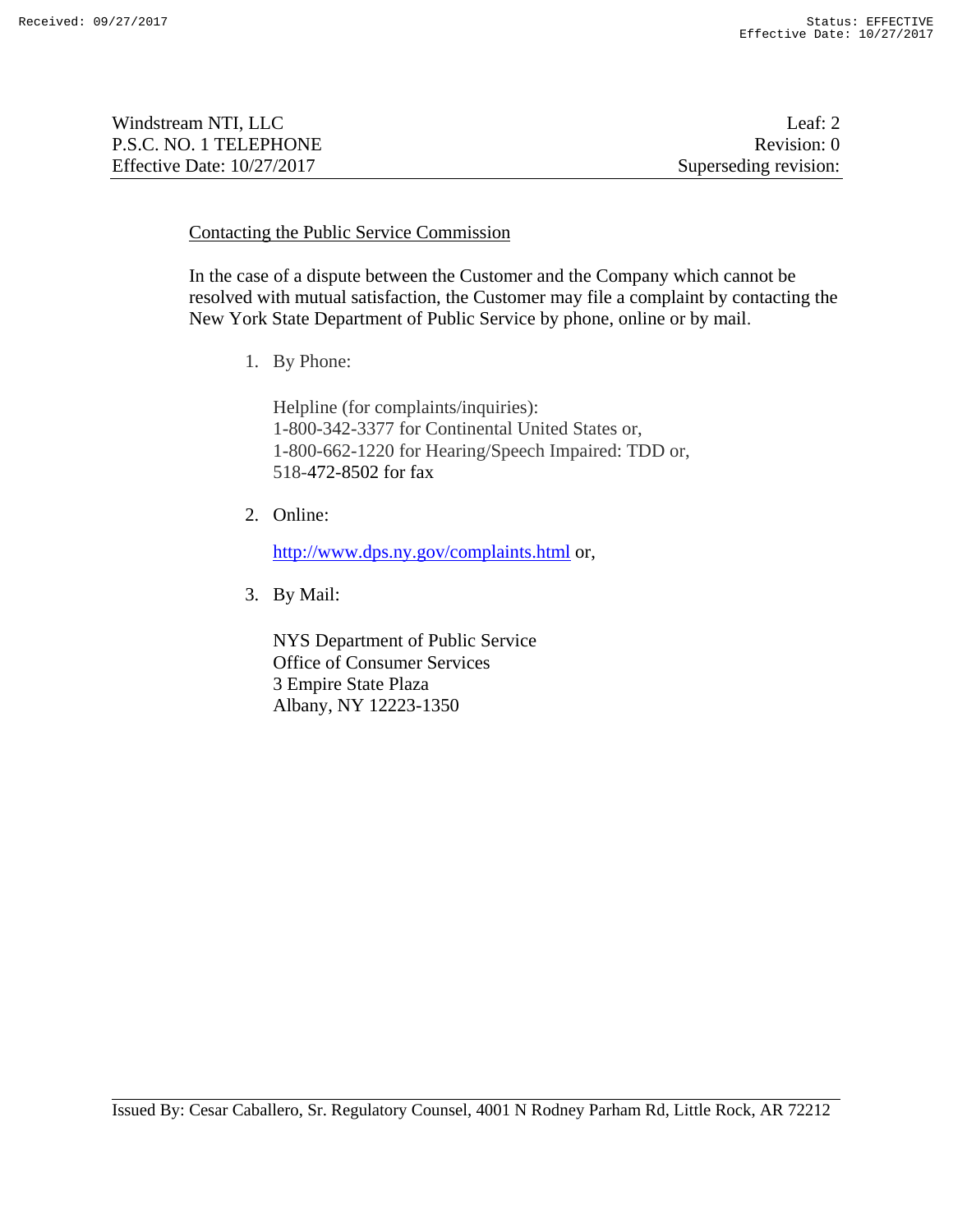| Windstream NTI, LLC          |                          | Leaf: 3               |
|------------------------------|--------------------------|-----------------------|
| P.S.C. NO. 1 TELEPHONE       |                          | Revision: 0           |
| Effective Date: $10/27/2017$ |                          | Superseding revision: |
|                              | <b>TABLE OF CONTENTS</b> |                       |

# Leaf

|       |                    | $\overline{4}$ |
|-------|--------------------|----------------|
|       |                    |                |
| $2 -$ | <b>DEFINITIONS</b> |                |
|       |                    | 8              |
| $4 -$ |                    | 9              |
| $5 -$ |                    | 37             |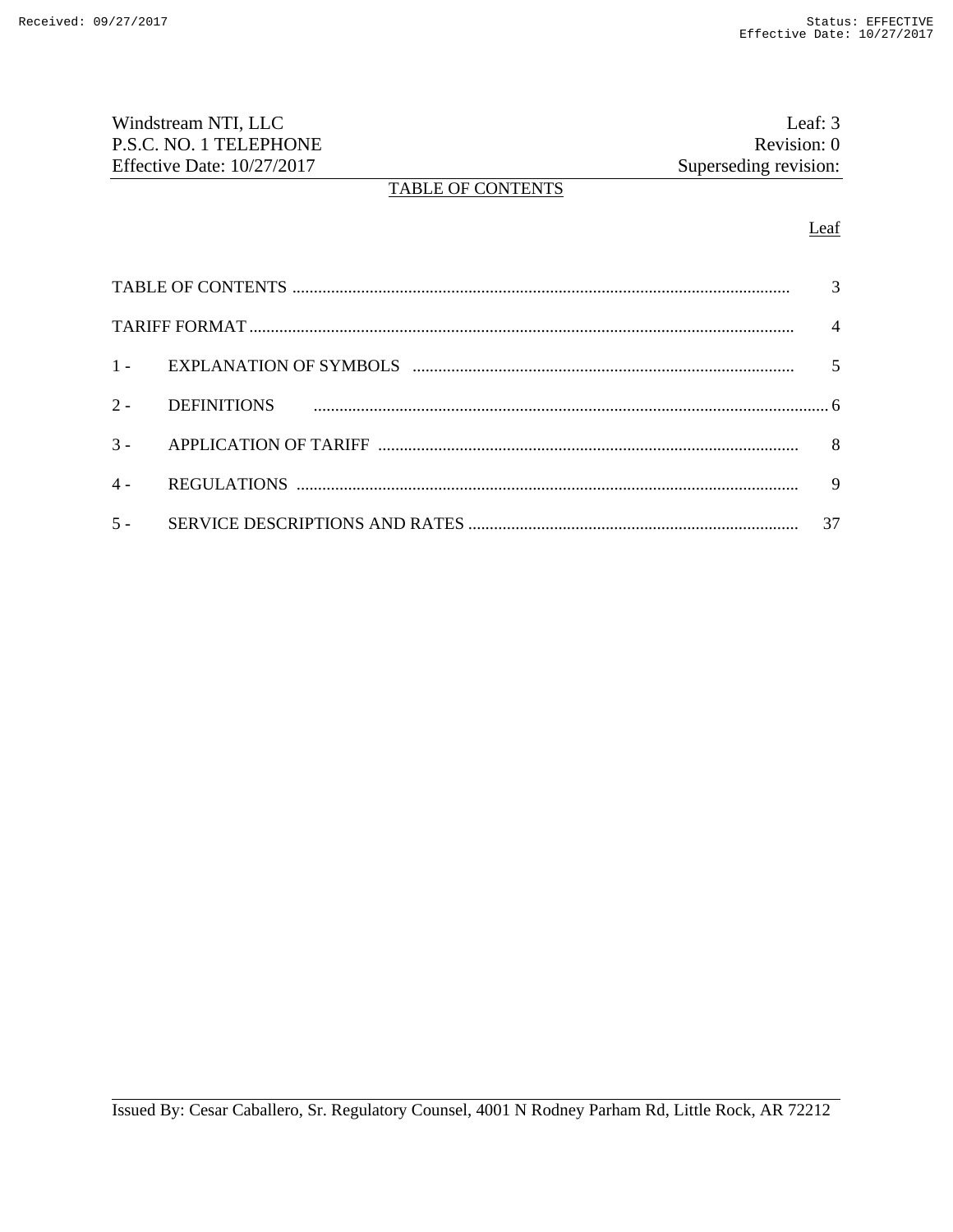| Windstream NTI, LLC          | Leaf: $4$             |
|------------------------------|-----------------------|
| P.S.C. NO. 1 TELEPHONE       | Revision: 0           |
| Effective Date: $10/27/2017$ | Superseding revision: |

#### TARIFF FORMAT

- 1. Leaf Numbering Page numbers appear in the upper right corner of the page. Leaves are numbered sequentially. However, new leaves are occasionally added to the tariff. When a new leaf is added between leaves already in effect, a decimal is added. For example, a new leaf added between pages 14 and 15 would be 14.A.
- 2. Leaf Revision Numbers Revision numbers also appear in the upper right corner of each leaf. These numbers are used to determine the most current leaf version on file with the Commission. For example, the 4th revised Leaf 14 cancels the 3rd revised Leaf 14. Because of various suspension periods, deferrals, etc. the Commission follows in its tariff approval process, the most current leaf number on file with the Commission is not always the tariff leaf in effect.
- 3. Paragraph Numbering Sequence There are nine levels of paragraph coding. Each level of coding is subservient to its next higher level:

 $2<sup>1</sup>$ 2.1. 2.1.1. 2.1.1.A. 2.1.1.A.1. 2.1.1.A.1.a. 2.1.1.A.1.a.I. 2.1.1.A.1.a.I.i.

4. Check Sheets - When a Tariff filing is made with the Commission, an updated check sheet accompanies the tariff filing. The check sheet lists the leaves contained in the tariff, with a cross reference to the current revision number. When new leaves are added, the check sheet is changed to reflect the revision. All revisions made in a given filing are designated by an asterisk (\*). There will be no other symbols used on the check sheet if these are the only changes made to it (i.e., the format, etc. remains the same, just revised revision levels on some leaves). The tariff user should refer to the latest check sheet to find out if a particular leaf is the most current on file with the Commission.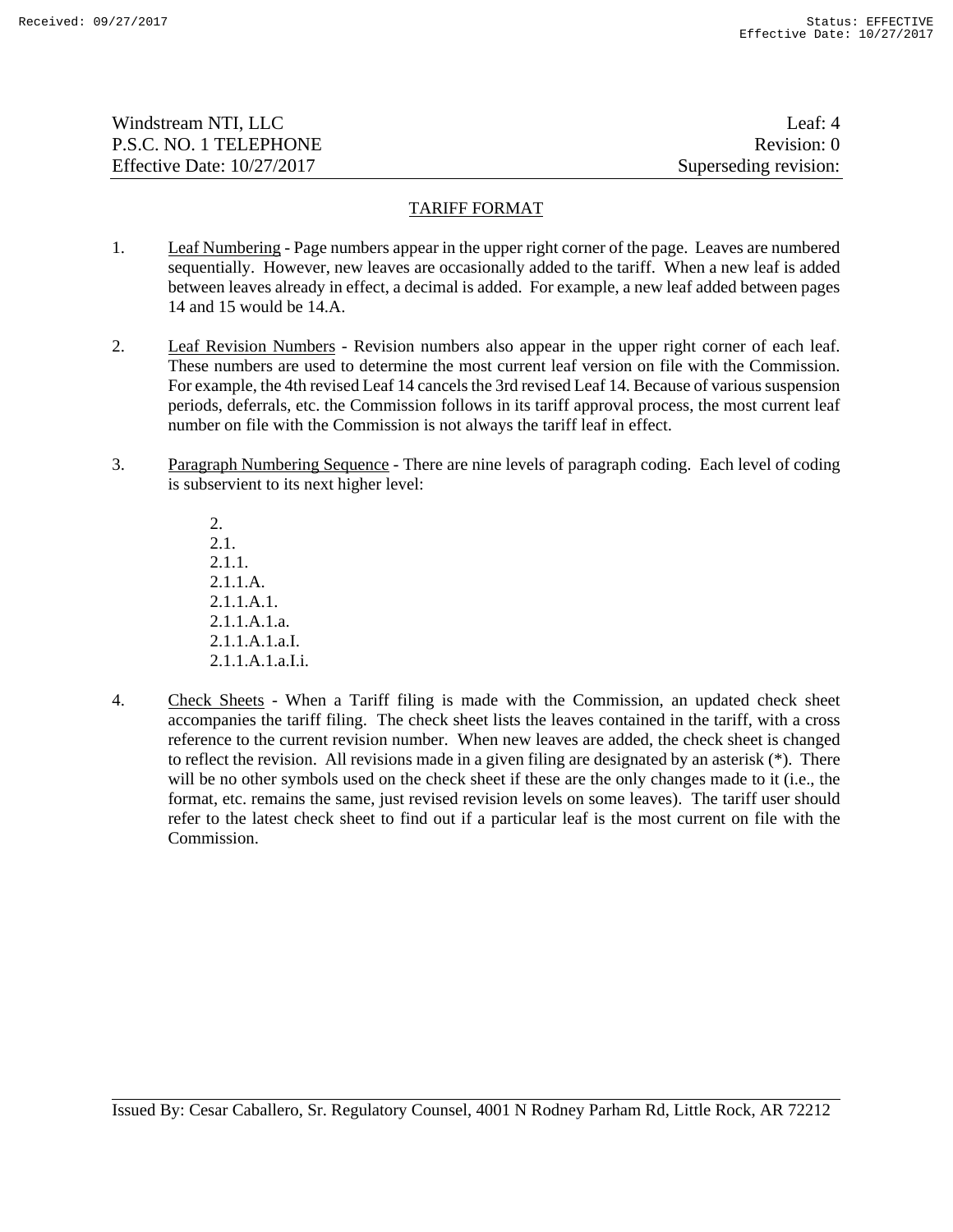| Windstream NTI, LLC          | Leaf: 5               |
|------------------------------|-----------------------|
| P.S.C. NO. 1 TELEPHONE       | Revision: 0           |
| Effective Date: $10/27/2017$ | Superseding revision: |

# SECTION 1 - EXPLANATION OF SYMBOLS

The following symbols shall be used in this Tariff for the purpose indicated below:

C - To signify changed regulation. D - To signify discontinued rate or regulation. I - To signify increased rate. M - To signify a move in the location of text. N - To signify new rate or regulation. R - To signify reduced rate. S - To signify reissued matter. T - To signify a change in text but no change in rate or regulation.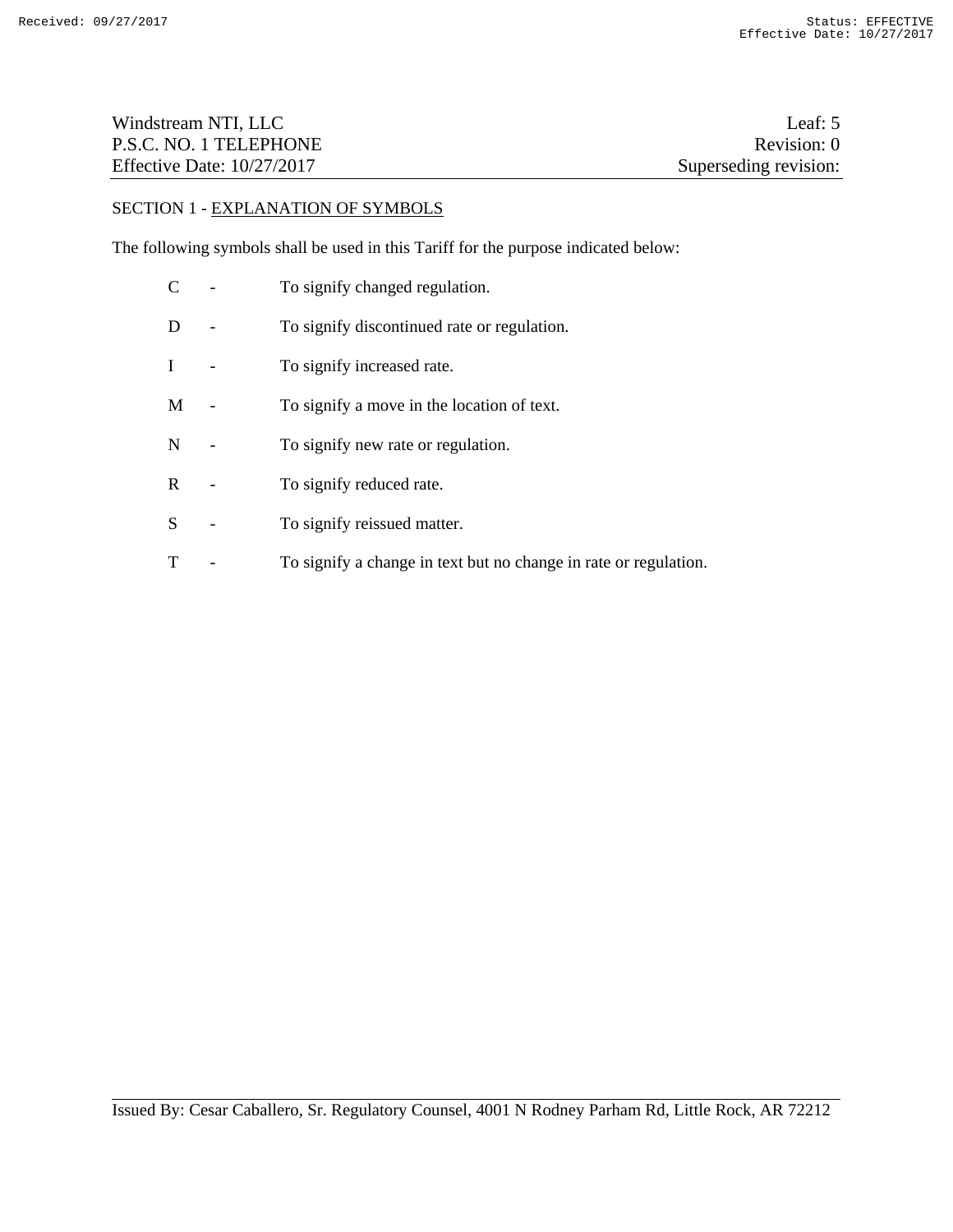| Windstream NTI, LLC          | Leaf: $6$             |
|------------------------------|-----------------------|
| P.S.C. NO. 1 TELEPHONE       | Revision: 0           |
| Effective Date: $10/27/2017$ | Superseding revision: |

### SECTION 2 - DEFINITIONS

Certain terms used generally throughout this Tariff are described below.

#### Advance Payment

Part or all of a payment required before the start of service.

#### Access Services

The Company's interstate telephone services offered pursuant to this Tariff.

#### Authorized User

A person, firm, or corporation that is authorized by the customer or joint user to be connected to the service of the customer or joint user, respectively.

#### Catastrophic Interruption

A complete cable cut, an equipment enclosure fire, an explosion, or any other circumstance of an extraordinary and catastrophic nature.

#### Commission

The New York Public Service Commission.

#### Company

The term "Company" denotes Windstream NTI, LLC.

### Customer

The person, firm, or corporation that orders service and is responsible for the payment of charges and compliance with the Company's regulations.

### Dedicated or Private Line

A facility or equipment system or subsystem set aside for the sole use of a specific Customer.

#### End User or User

Any person or entity that obtains the Company's services provided under this Tariff, regardless of whether such person or entity is so authorized by the Customer.

#### Enhanced Services

Services offered over common carrier transmission facilities that employ computer processing applications that act on the format, content, code, protocol, or similar aspects of the Customer's transmitted information; and/or that provide Customer additional, different, or restructured information; and/or that is transmitted in packet format; and/or that offers the capability for generating, acquiring, storing, transforming, processing, retrieving, utilizing, making available, or interacting with information.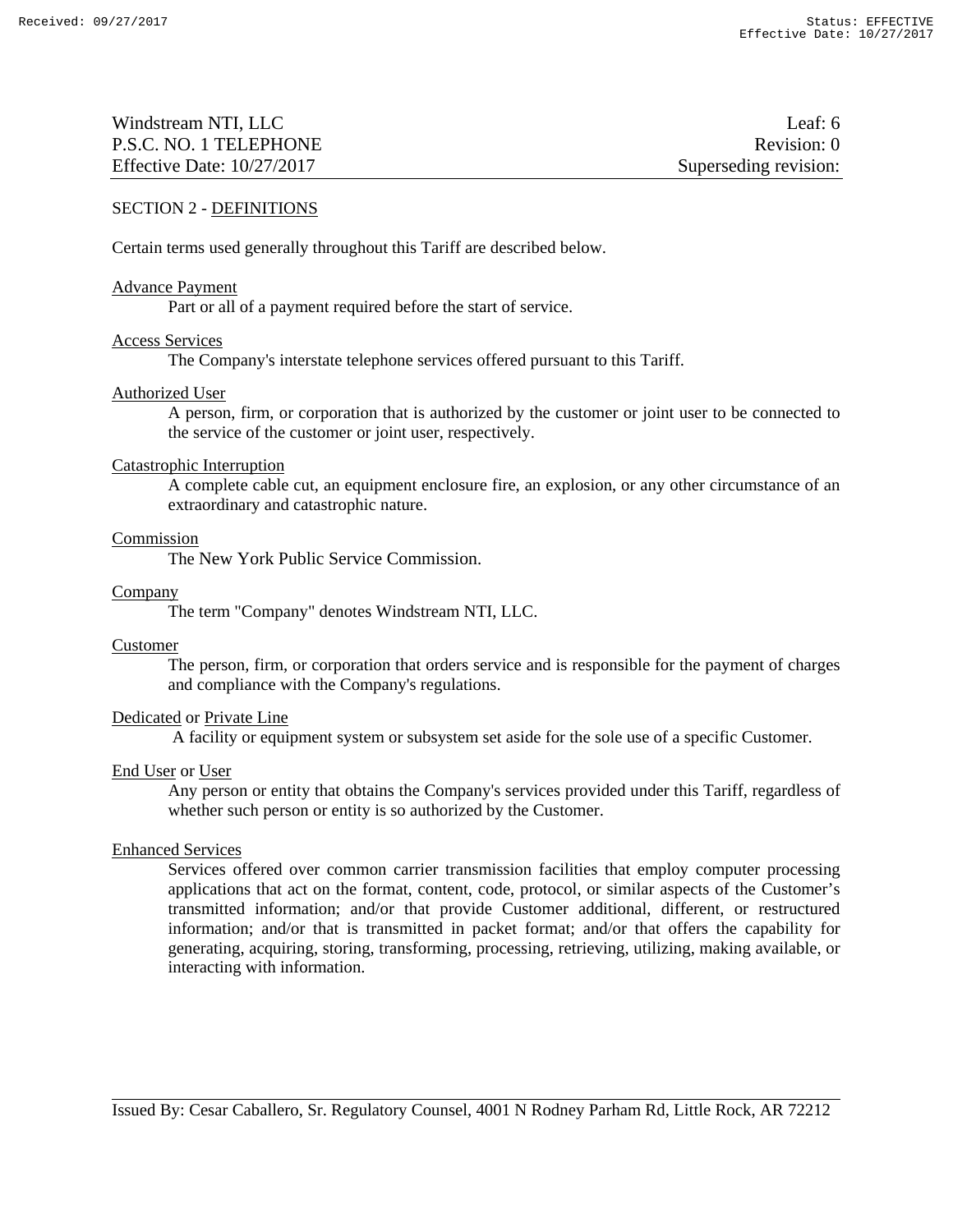| Windstream NTI, LLC          | Leaf: $7$             |
|------------------------------|-----------------------|
| P.S.C. NO. 1 TELEPHONE       | Revision: 0           |
| Effective Date: $10/27/2017$ | Superseding revision: |

#### SECTION 2 - DEFINITIONS (Cont'd)

#### ICB or Individual Case Basis

A service arrangement in which the regulation, rates and charges are developed based on the specific circumstances of the case.

#### LATA

A Local Access and Transport Area established pursuant to the Modification of Final Judgment entered by the United States District Court for the District of Columbia in Civil Action No. 82- 0192; or any other geographic area designated as a LATA in the NATIONAL EXCHANGE CARRIER ASSOCIATION, Inc. Tariff F.C.C. No. 4.

#### Network

Refers to the Company's facilities, equipment, and services provided under this Tariff.

#### Network Service

Intrastate communications service providing one-way and/or two-way information transmissions originating from points within the State of New York.

#### Non-Catastrophic Interruption

All interruptions other than Catastrophic Interruptions.

#### Service Commencement Date

The first date on which the Company notifies the Customer that the requested service or facility is available for use, unless extended by the Customer's refusal to accept service which does not conform to standards set forth in the Service Order or this Tariff, in which case the Service Commencement Date is the date of the Customer's acceptance. The Company and the Customer may mutually agree on a substitute Service Commencement Date. If the Company does not have an executed Service Order from a Customer, the Service Commencement Date will be the first date on which the service or facility was used by a Customer.

#### Service Order

The written request for dedicated services executed by the Customer and the Company in the format devised by the Company. The signing of a Service Order by the Customer and acceptance by the Company initiates the respective obligations of the parties as set forth therein and pursuant to this Tariff, but the duration of the service is calculated from the Service Commencement Date. Should a Customer use the Company's dedicated service without an executed Service Order, the Company will then request the Customer to submit a Service Order.

### Shared

A facility or equipment system or subsystem that can be used simultaneously by several Customers.

#### User

A Customer, joint user, or any other person authorized by a Customer to use service provided under this Tariff.

Issued By: Cesar Caballero, Sr. Regulatory Counsel, 4001 N Rodney Parham Rd, Little Rock, AR 72212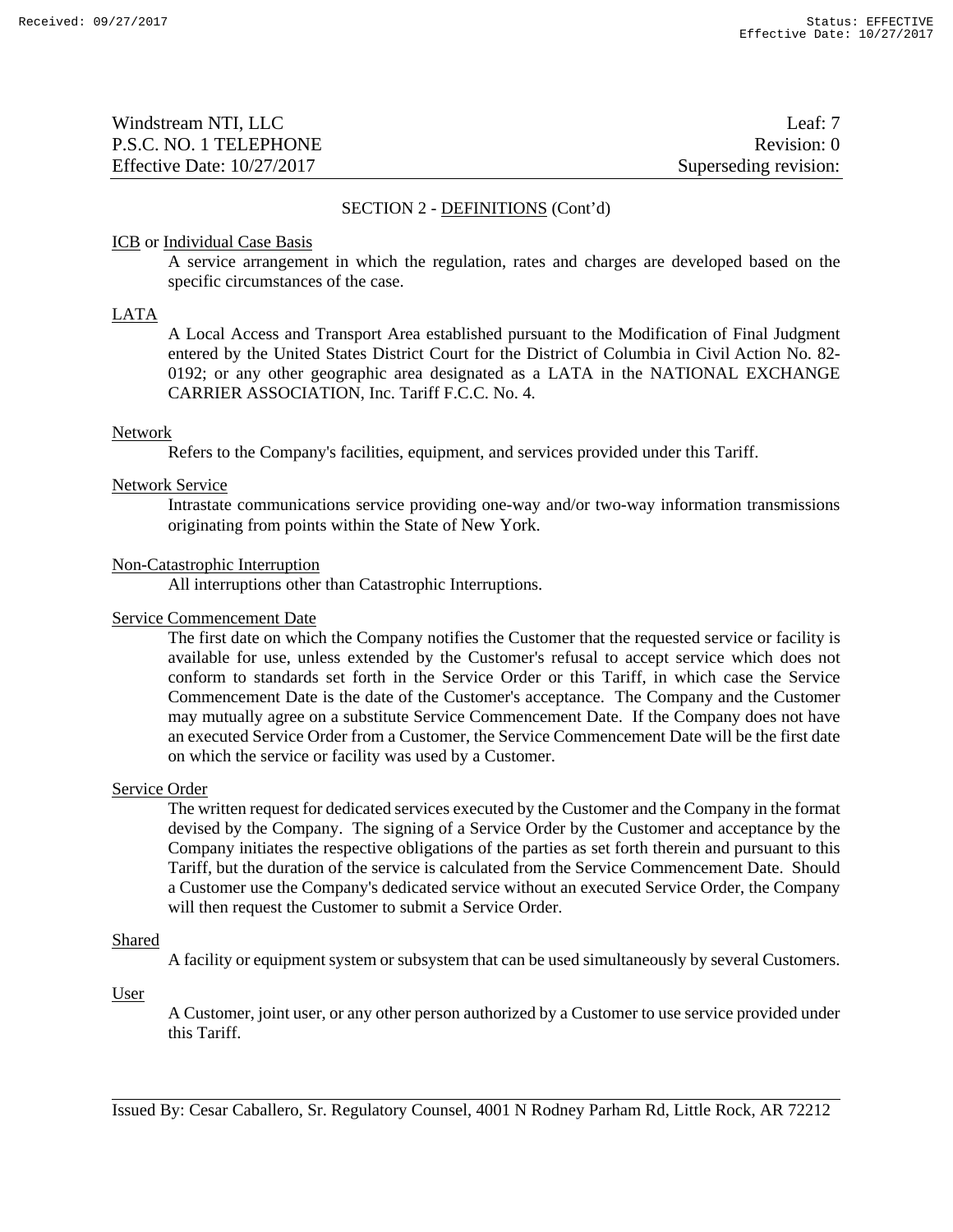| Windstream NTI, LLC          | Leaf: 8               |
|------------------------------|-----------------------|
| P.S.C. NO. 1 TELEPHONE       | Revision: 0           |
| Effective Date: $10/27/2017$ | Superseding revision: |

# SECTION 3 - APPLICATION OF TARIFF

3.1 This tariff contains the regulations and rates applicable to the provision of Interexchange IntraLATA and InterLATA telecommunications services by Windstream NTI, LLC (hereafter referred to as NTI or the Company) between and among points within the state of New York as specified herein. Service is furnished subject to the availability of facilities and subject to transmission, atmospheric and like conditions.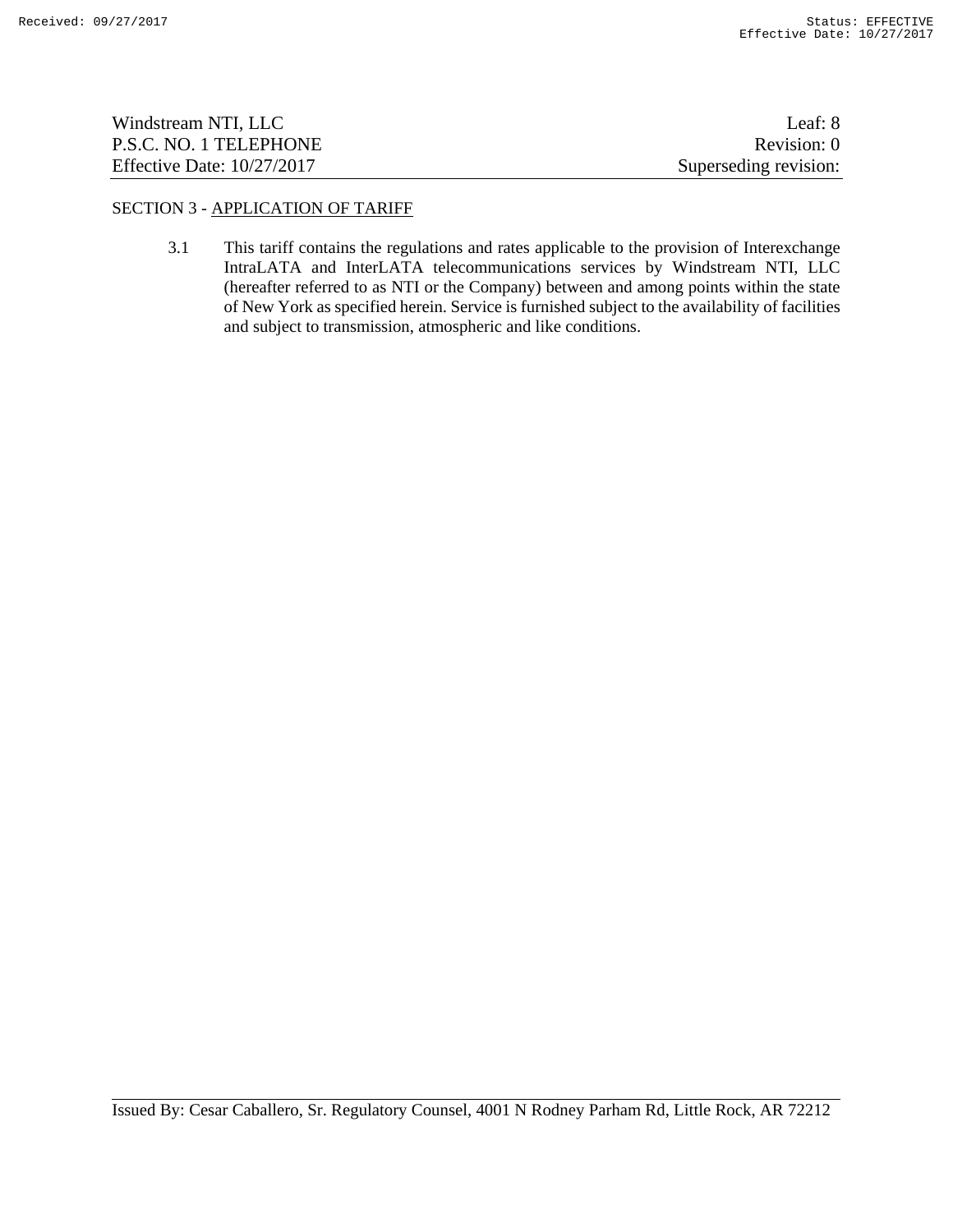| Windstream NTI, LLC          | Leaf: $9$             |
|------------------------------|-----------------------|
| P.S.C. NO. 1 TELEPHONE       | Revision: 0           |
| Effective Date: $10/27/2017$ | Superseding revision: |

# SECTION 4 - REGULATIONS

# 4.1 Undertaking of the Company

4.1.1 Scope

The Company undertakes to provide interexchange intraLATA and interLATA telecommunications services between and among points within the state of New York in accordance with the terms and conditions set forth in this tariff and the rules and regulations of the FCC and the requirements of the Communications Act of 1934, as amended. The company does not undertake to transmit messages, but offers the use of its facilities when available, and will not be liable for error in transmission or for failure to establish connections. Applications for initial or additional service made verbally or in writing become a contract upon the establishment of the service or facility.

4.1.2 Shortage of Facilities

All service is subject to the availability of suitable facilities. The Company reserves the right to limit the length of communications or to discontinue furnishing services when necessary because of the lack of transmission medium capacity or because of any causes beyond its control.

# 4.1.3 Terms and Conditions

- A. Service is provided on the basis of a minimum period of at least one month, 24-hours per day. For the purpose of computing charges in this Tariff, a month is considered to have 30 days.
- B. Customers may be required to enter into written Service Orders which shall contain or reference a specific description of the service ordered, the rates to be charged, the duration of the services, and the terms and conditions in this Tariff. Customers will also be required to execute any other documents as may be reasonably requested by the Company.
- C. In any action between the parties to enforce any provision of this Tariff, the prevailing party shall be entitled to recover its legal fees and court costs from the non-prevailing party in addition to other relief a court may award.
- D. This Tariff shall be interpreted and governed by the laws of the State of New York, regardless of choice of laws provision.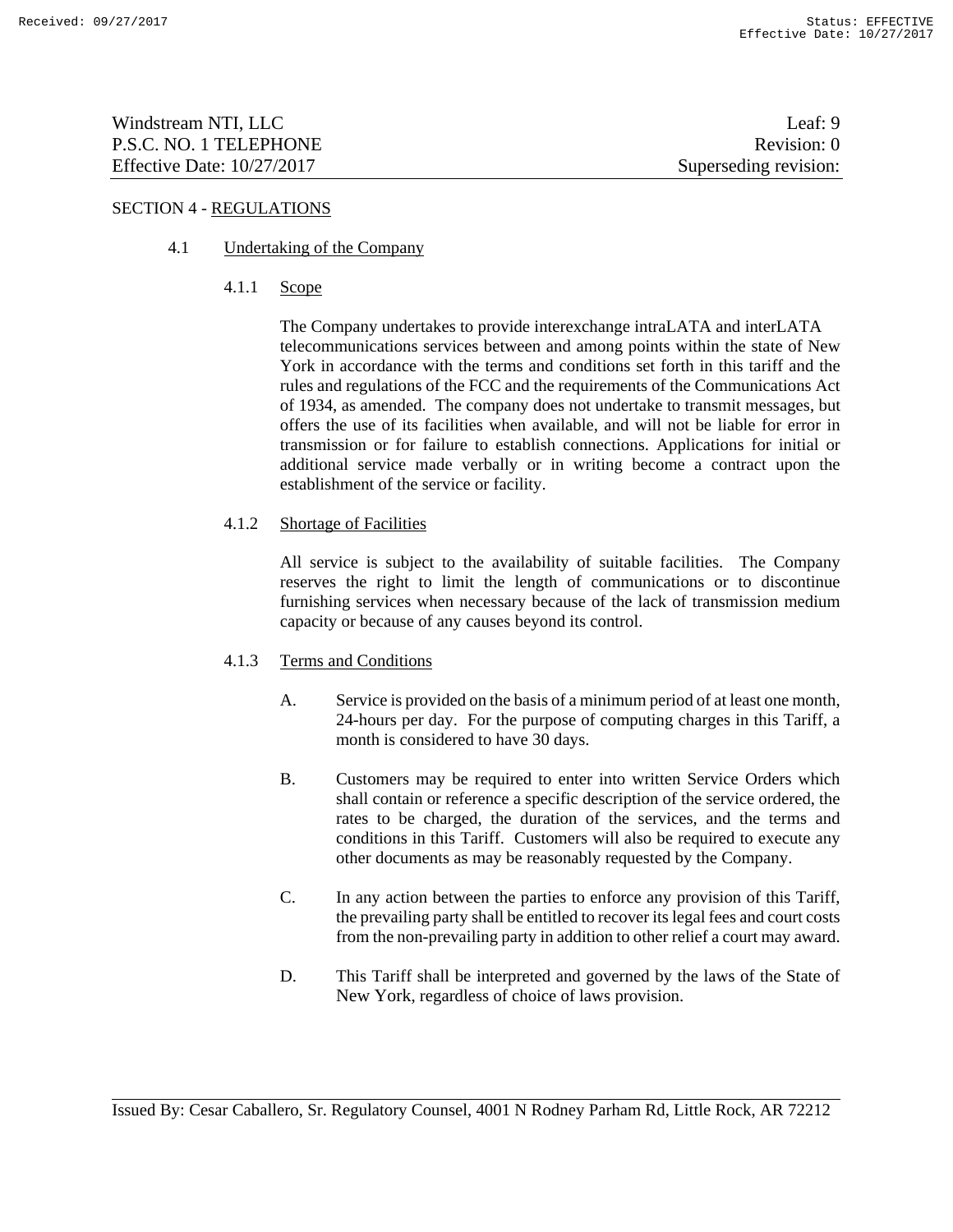| Windstream NTI, LLC          | Leaf: $10$            |
|------------------------------|-----------------------|
| P.S.C. NO. 1 TELEPHONE       | Revision: 0           |
| Effective Date: $10/27/2017$ | Superseding revision: |

# 4.1 Undertaking of the Company (Cont'd)

#### 4.1.4 Limitations on Liability

- A. Except as otherwise stated in this section, the liability of the Company for damages arising out of either: (1) the furnishing of its services, including, but not limited to, mistakes, omissions, interruptions, delays, or errors, or other defects, misrepresentations, or use of these services; or (2) the failure to furnish its service, whether caused by acts or omission, shall be limited to the extension of allowances to the Customer for interruptions in service as set forth in this Tariff.
- B. Except for the extension of allowances to the Customer for interruptions in service as set forth in this Tariff, the Company shall not be liable to a Customer or third party for any direct, indirect, special, incidental, reliance, consequential, exemplary or punitive damages, including, but not limited to, loss of revenue or profits, for any reason whatsoever, including, but not limited to, any act or omission, failure to perform, delay, interruption, failure to provide any service or any failure in or breakdown of facilities associated with the service.
- C. The liability of the Company for errors in billing that result in overpayment by the Customer shall be limited to a credit equal to the dollar amount erroneously billed or, in the event that payment has been made and service has been discontinued, to a refund of the amount erroneously billed.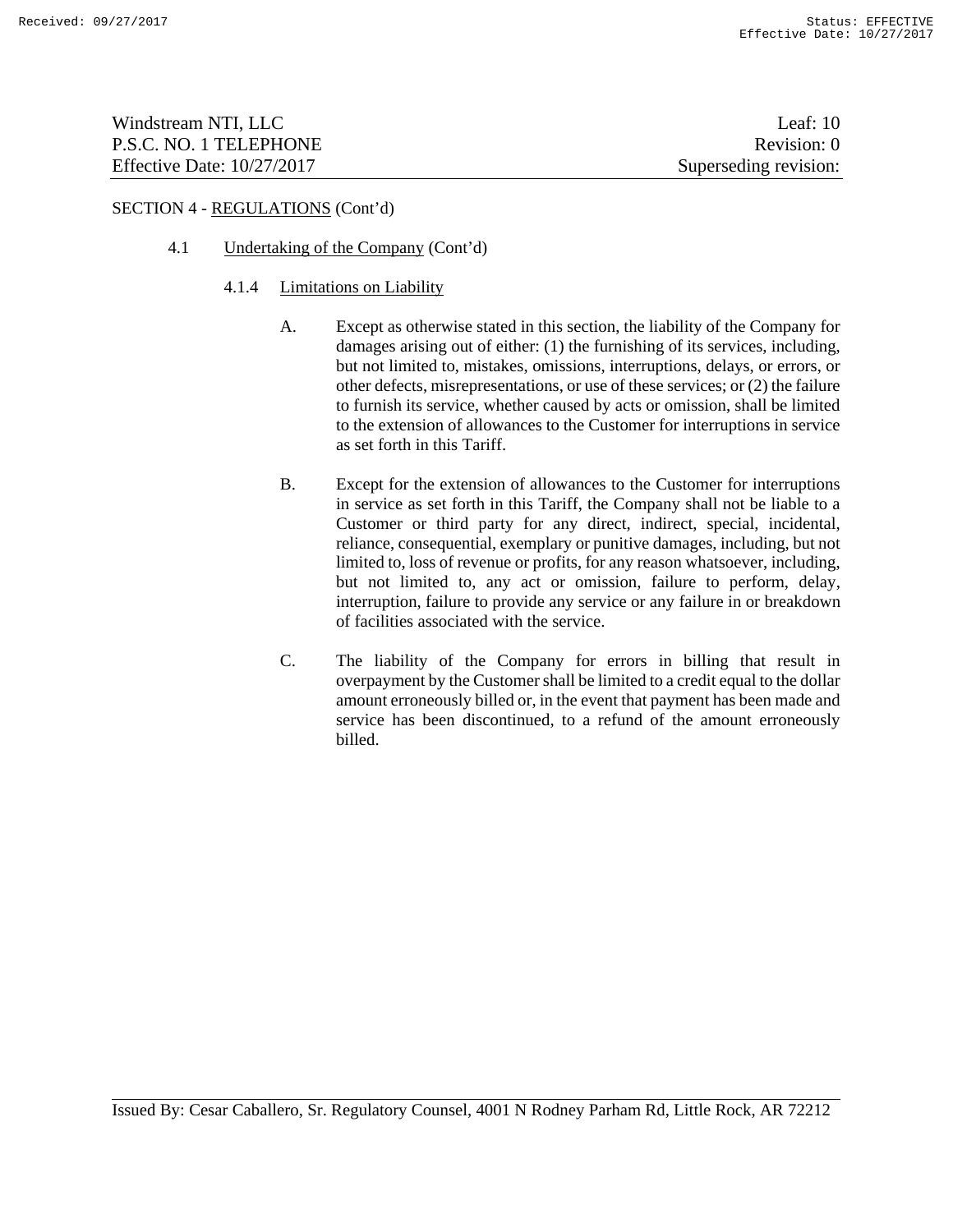| Windstream NTI, LLC          | Leaf: $11$            |
|------------------------------|-----------------------|
| P.S.C. NO. 1 TELEPHONE       | Revision: 0           |
| Effective Date: $10/27/2017$ | Superseding revision: |

### 4.1 Undertaking of the Company (Cont'd)

#### 4.1.4 Limitations on Liability (Cont'd)

- D. The Company shall not be liable for any claims for loss or damages involving:
	- 1. Any act or omission of: (a) the Customer; (b) any other entity furnishing service, equipment, or facilities for use in conjunction with services or facilities provided by the Company; or (c) common carriers or warehousemen;
	- 2. Any delay or failure of performance or equipment due to causes beyond the Company's control, including, but not limited to, acts of God, fires, floods, earthquakes, hurricanes, or other catastrophes; national emergencies, insurrections, riots, wars or other civil commotions; strikes, lockouts, work stoppages or other labor difficulties; criminal actions taken against the Company; unavailability, failure or malfunction of equipment or facilities provided by the Customer or third parties; and any law, order, regulation or other action of any governing authority or agency thereof;
	- 3. Any unlawful or unauthorized use of the Company's facilities and services;
	- 4. Libel, slander, invasion of privacy or infringement of patents, trade secrets, or copyrights arising from or in connection with the transmission of communications by means of Company-provided facilities or services; or by means of the combination of Companyprovided facilities or services with Customer-provided facilities or services;
	- 5. Breach in the privacy or security of communications transmitted over the Company's facilities;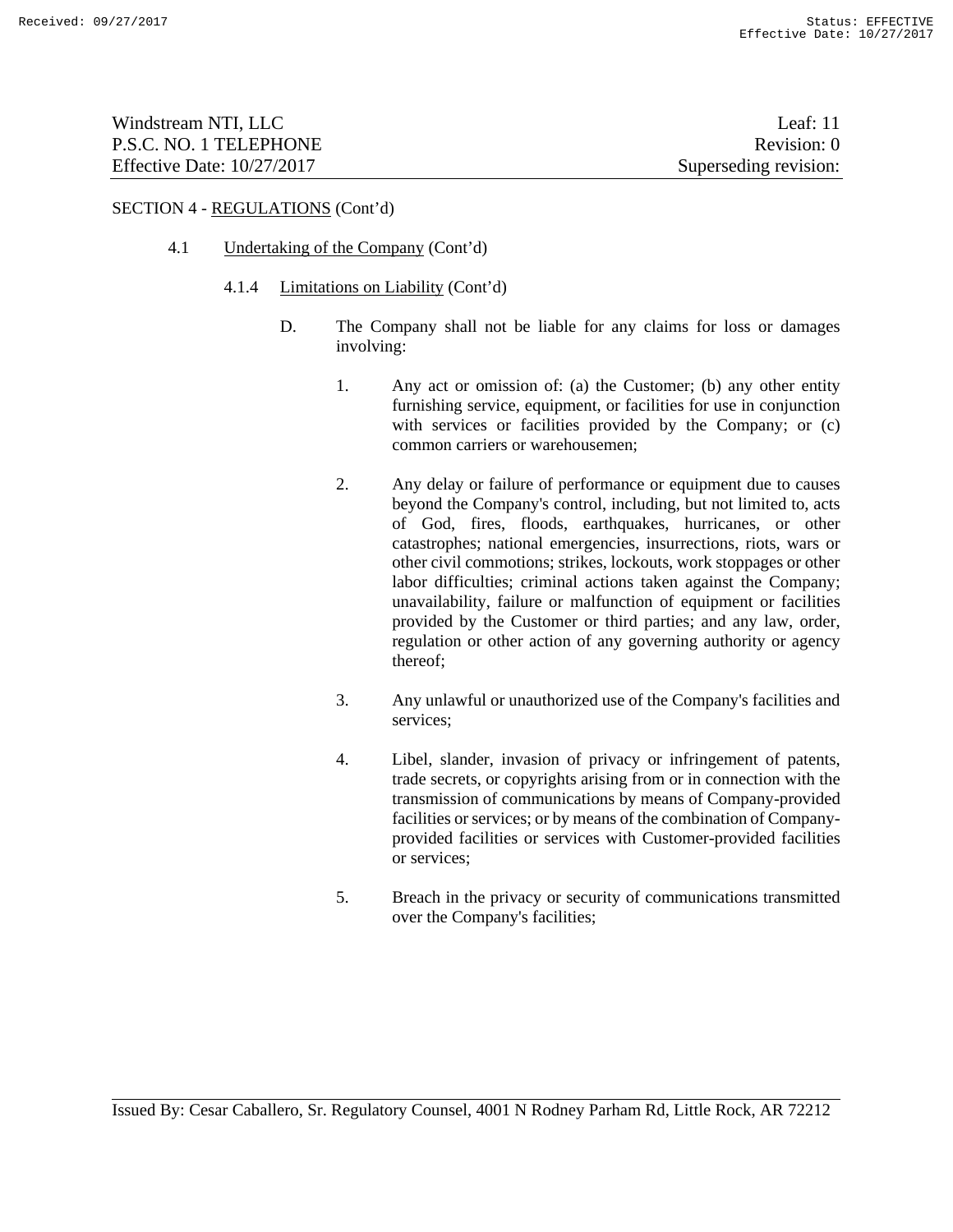| Windstream NTI, LLC          | Leaf: $12$            |
|------------------------------|-----------------------|
| P.S.C. NO. 1 TELEPHONE       | Revision: 0           |
| Effective Date: $10/27/2017$ | Superseding revision: |

- 4.1 Undertaking of the Company (Cont'd)
	- 4.1.4 Limitations on Liability (Cont'd)
		- D. (Cont'd)
			- 6. Changes in any of the facilities, operations, or procedures of the Company that render any equipment, facilities, or services provided by the Customer obsolete, or require modification or alteration of such equipment, facilities, or services, or otherwise affect their use or performance, except where reasonable notice is required by the Company and is not provided to the Customer, in which event the Company's liability is limited as set forth in this Tariff.
			- 7. Defacement of or damage to Customer premises resulting from the furnishing of services or equipment on such premises or the installation or removal thereof;
			- 8. Injury to property or injury or death to persons, including claims for payments made under Workers' Compensation law or under any plan for employee disability or death benefits, arising out of, or caused by, any act or omission of the Customer, or the construction, installation, maintenance, presence, use or removal of the Customer's facilities or equipment connected, or to be connected to the Company's facilities;
			- 9. Any intentional, wrongful act of a Company employee when such act is not within the scope of the employee's responsibilities for the Company and/or is not authorized by the Company;
			- 10. Any representations made by Company employees that do not comport, or that are inconsistent, with the provisions of this Tariff;
			- 11. Any noncompletion of calls due to network busy conditions;
			- 12. Any calls not actually attempted to be completed during any period that service is unavailable;
			- 13. Any non-completion of communications, including, but not limited to, any inability to send, receive, or access enhanced services, such as electronic mail, voice mail, Internet sites, and data or application services.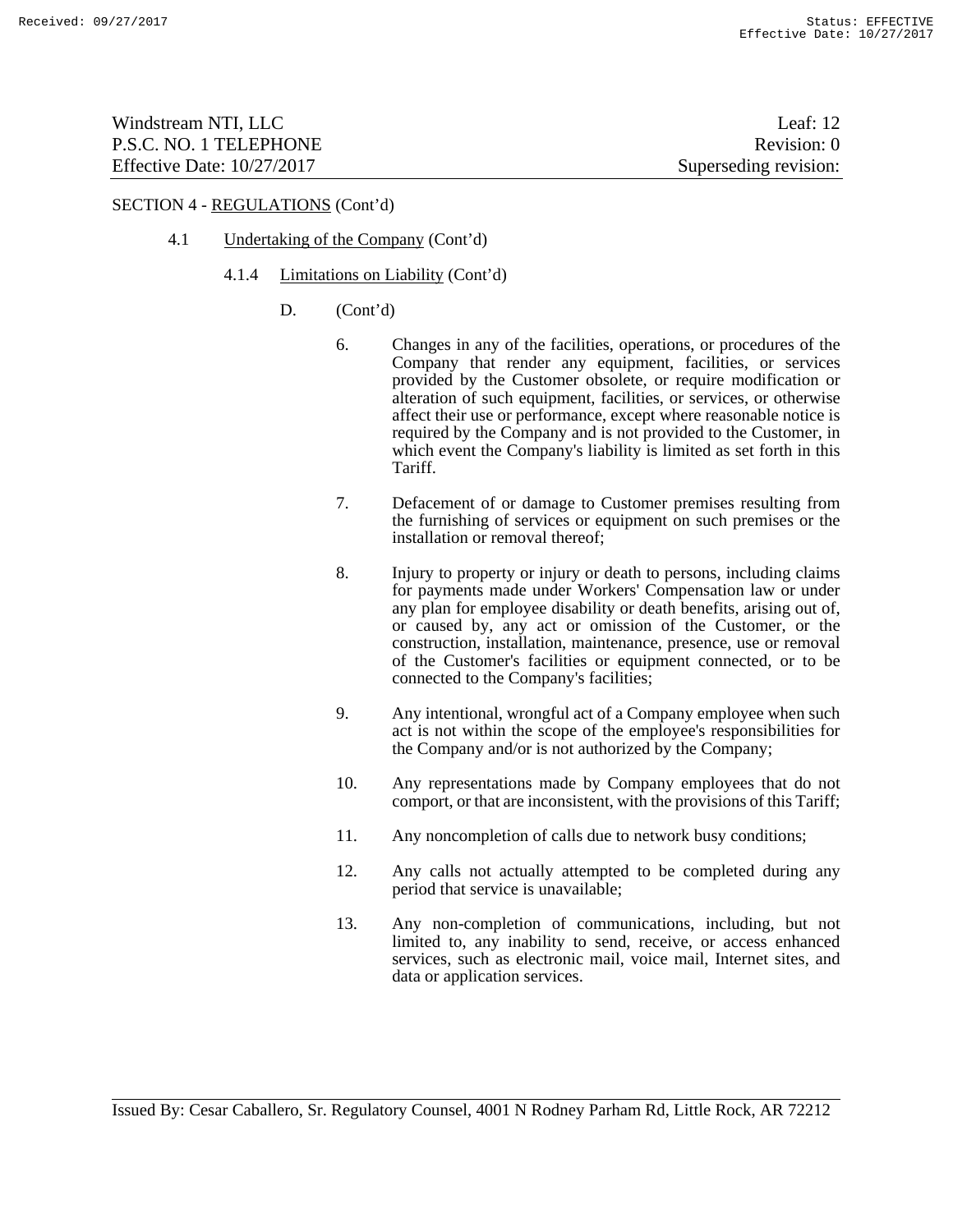| Windstream NTI, LLC          | Leaf: $13$            |
|------------------------------|-----------------------|
| P.S.C. NO. 1 TELEPHONE       | Revision: 0           |
| Effective Date: $10/27/2017$ | Superseding revision: |

### 4.1 Undertaking of the Company (Cont'd)

#### 4.1.4 Limitations on Liability (Cont'd)

- E. The Company shall be indemnified, defended, and held harmless by the Customer or end user from and against any and all claims, loss, demands, suits, expense, or other action or any liability whatsoever, including attorney fees, whether suffered, made, instituted, or asserted by the Customer or by any other party, for any personal injury to or death of any person or persons, and for any loss, damage, or destruction of any property, including environmental contamination, whether owned by the Customer or by any other party, caused or claimed to have been caused directly or indirectly by the installation, operation, failure to operate, maintenance, presence, condition, location, use, or removal of any Company or Customer equipment or facilities or service provided by the Company.
- F. The Company does not guarantee nor make any warranty with respect to installations provided by it for use in an explosive atmosphere. The Company shall be indemnified, defended, and held harmless by the Customer from and against any and all claims, loss, demands, suits, or other action, or any liability whatsoever, including attorney fees, whether suffered, made, instituted, or asserted by the Customer or by any other party, for any personal injury to or death of any person or persons, and for any loss, damage, or destruction of any property, including environmental contamination, whether owned by the Customer or by any other party, caused or claimed to have been caused directly or indirectly by the installation, operation, failure to operate, maintenance, presence, condition, location, use, or removal of any equipment or facilities or the service.

Issued By: Cesar Caballero, Sr. Regulatory Counsel, 4001 N Rodney Parham Rd, Little Rock, AR 72212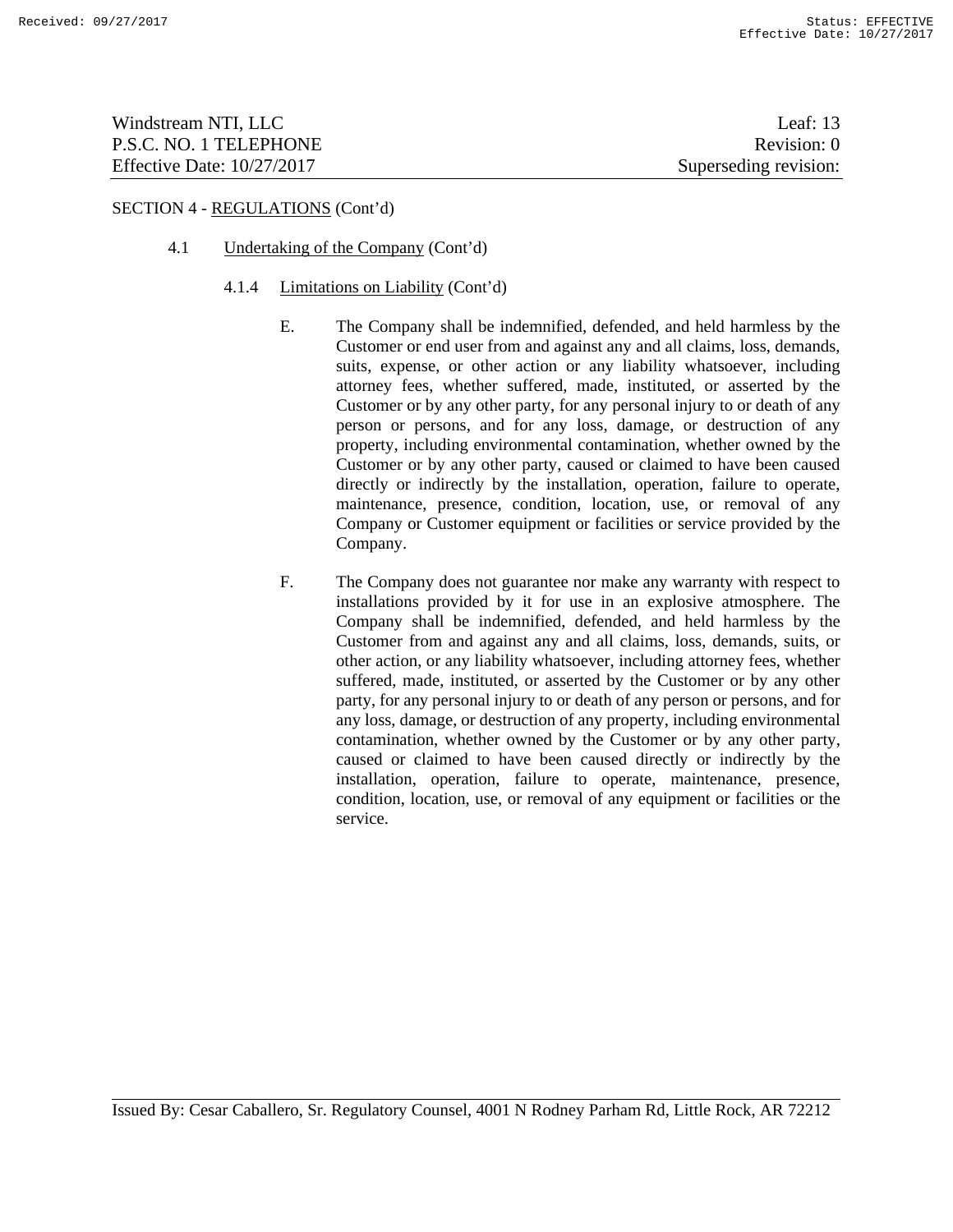| Windstream NTI, LLC          | Leaf: $14$            |
|------------------------------|-----------------------|
| P.S.C. NO. 1 TELEPHONE       | Revision: 0           |
| Effective Date: $10/27/2017$ | Superseding revision: |

# 4.1 Undertaking of the Company (Cont'd)

#### 4.1.4 Limitations on Liability (Cont'd)

- G. The Company assumes no responsibility for the availability or performance of any cable or satellite systems or related facilities under the control of other entities, or for other facilities provided by other entities used for service to the Customer, even if the Company has acted as the Customer's agent in arranging for such facilities or services. Such facilities are provided subject to such degree of protection or nonpreemptibility as may be provided by the other entities.
- H. Except as otherwise stated in this Tariff, any claim of whatever nature against the Company shall be deemed conclusively to have been waived unless presented in writing to the Company within thirty (30) days after the date of the occurrence that gave rise to the claim.
- I. THE COMPANY MAKES NO WARRANTIES OR REPRESENTATIONS, EXPRESS OR IMPLIED EITHER IN FACT OR BY OPERATION OF LAW, STATUTORY OR OTHERWISE, INCLUDING WARRANTIES OF MERCHANTABILITY OR FITNESS FOR A PARTICULAR USE, EXCEPT THOSE EXPRESSLY SET FORTH HEREIN.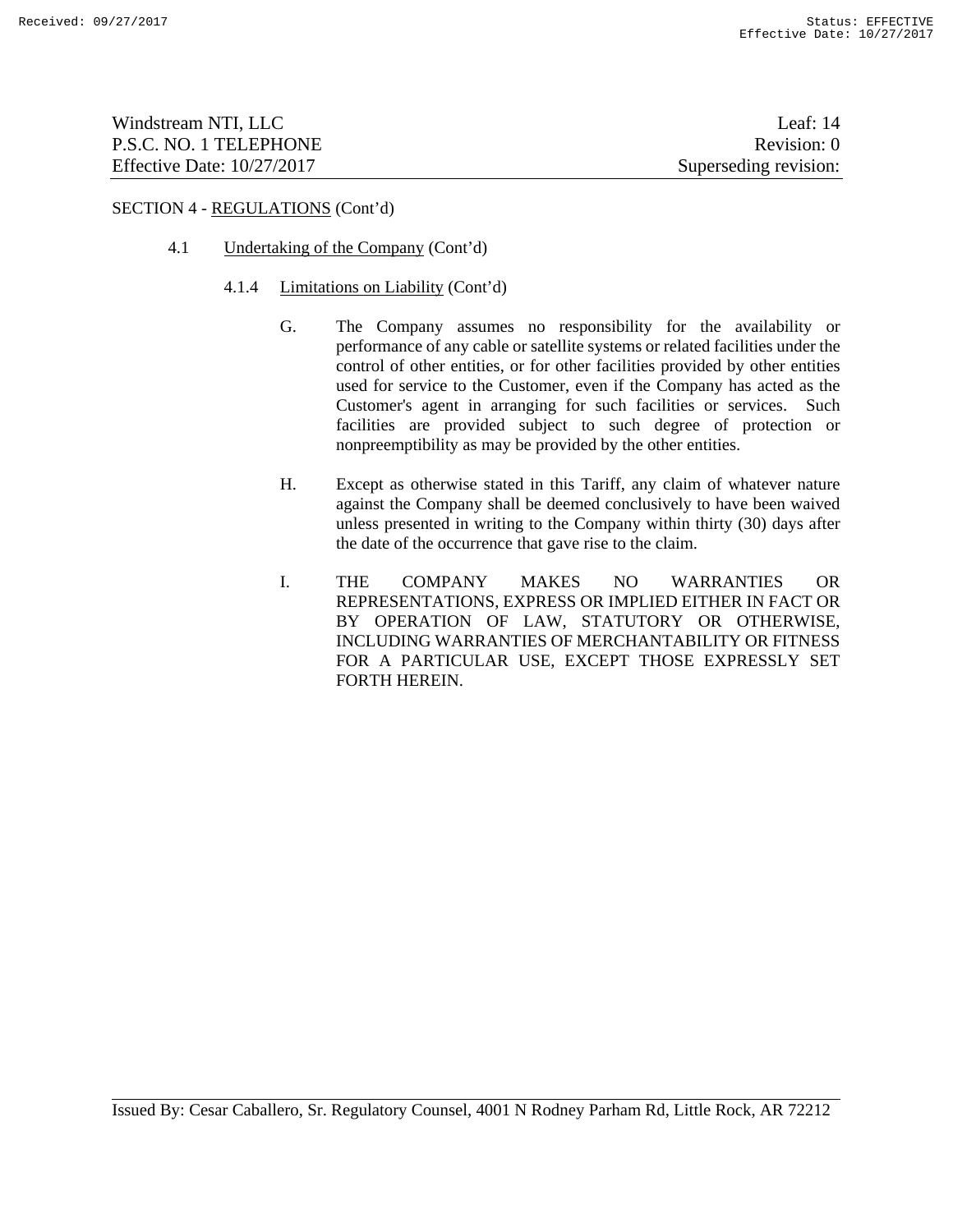| Windstream NTI, LLC          | Leaf: $15$            |
|------------------------------|-----------------------|
| P.S.C. NO. 1 TELEPHONE       | Revision: 0           |
| Effective Date: $10/27/2017$ | Superseding revision: |

# 4.1 Undertaking of the Company (Cont'd)

#### 4.1.5 Testing and Adjusting

Upon suitable notice, the Company may make such tests, adjustments, and inspections as may be necessary to maintain the Company's facilities in satisfactory operating condition. No interruption allowance will be credited to the Customer for the period during which the Company makes such tests, adjustments, or inspections.

# 4.1.6 Provision of Equipment and Facilities

- A. Except as otherwise indicated, Customer-provided station equipment at the Customer's premises for use in conjunction with this service shall be so constructed, maintained, and operated as to work satisfactorily with the facilities of the Company.
- B. The Company shall not be responsible for the installation, operation, or maintenance of any Customer-provided communications equipment. Where such equipment is connected to service furnished pursuant to this Tariff, the responsibility of the Company shall be limited to the furnishing of services under this Tariff and to the maintenance and operation of such services in the proper manner. Subject to this responsibility, the Company shall not be responsible for:
	- 1. the through transmission of signals generated by Customerprovided equipment or for the quality of, or defects in, such transmission; or
	- 2. the reception of signals by Customer-provided equipment; or
	- 3. network control signaling where such signaling is performed by Customer-provided network control signaling equipment.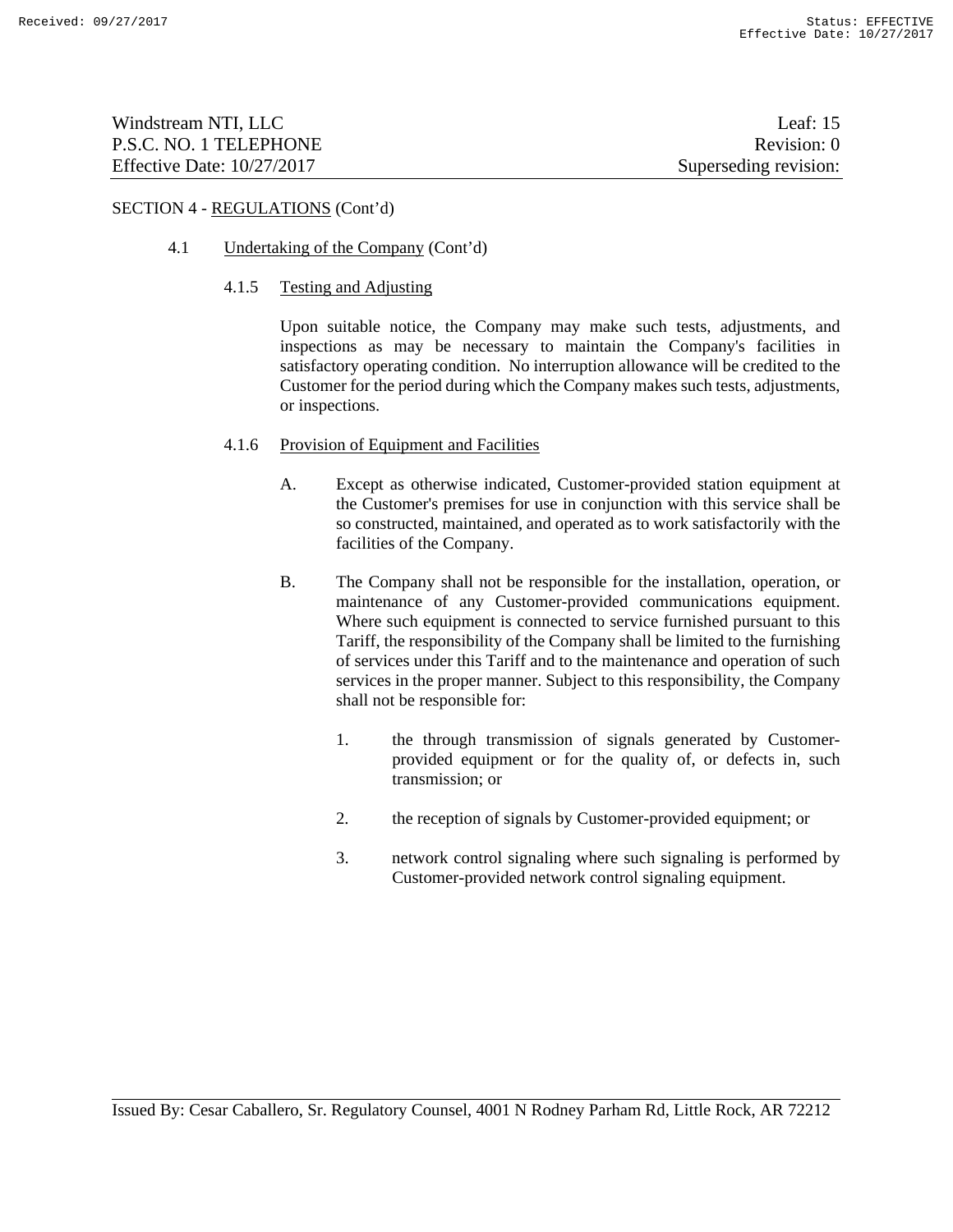| Windstream NTI, LLC          | Leaf: $16$            |
|------------------------------|-----------------------|
| P.S.C. NO. 1 TELEPHONE       | Revision: 0           |
| Effective Date: $10/27/2017$ | Superseding revision: |

# 4.1 Undertaking of the Company (Cont'd)

#### 4.1.7 Special Construction

Subject to the arrangement of the Company and to all of the regulations contained in this Tariff, special construction of facilities may be undertaken on a reasonable efforts basis at the request of the Customer. Special construction is that construction undertaken:

- A. where facilities are not presently available, and there is no other requirement for the facilities so constructed;
- B. of a type other than that which the Company would normally utilize in the furnishing of its services:
- C. over a route other than that which the Company would normally utilize in the furnishing of its services;
- D. in a quantity greater than that which the Company would normally construct;
- E. on an expedited basis;
- F. on a temporary basis until permanent facilities are available;
- G. involving abnormal costs; or
- H. in advance of its normal construction.

Special construction charges will be determined as described herein.

4.1.8 Ownership of Facilities

Title to all facilities provided in accordance with this Tariff remains in the Company, its agents, contractors, or suppliers.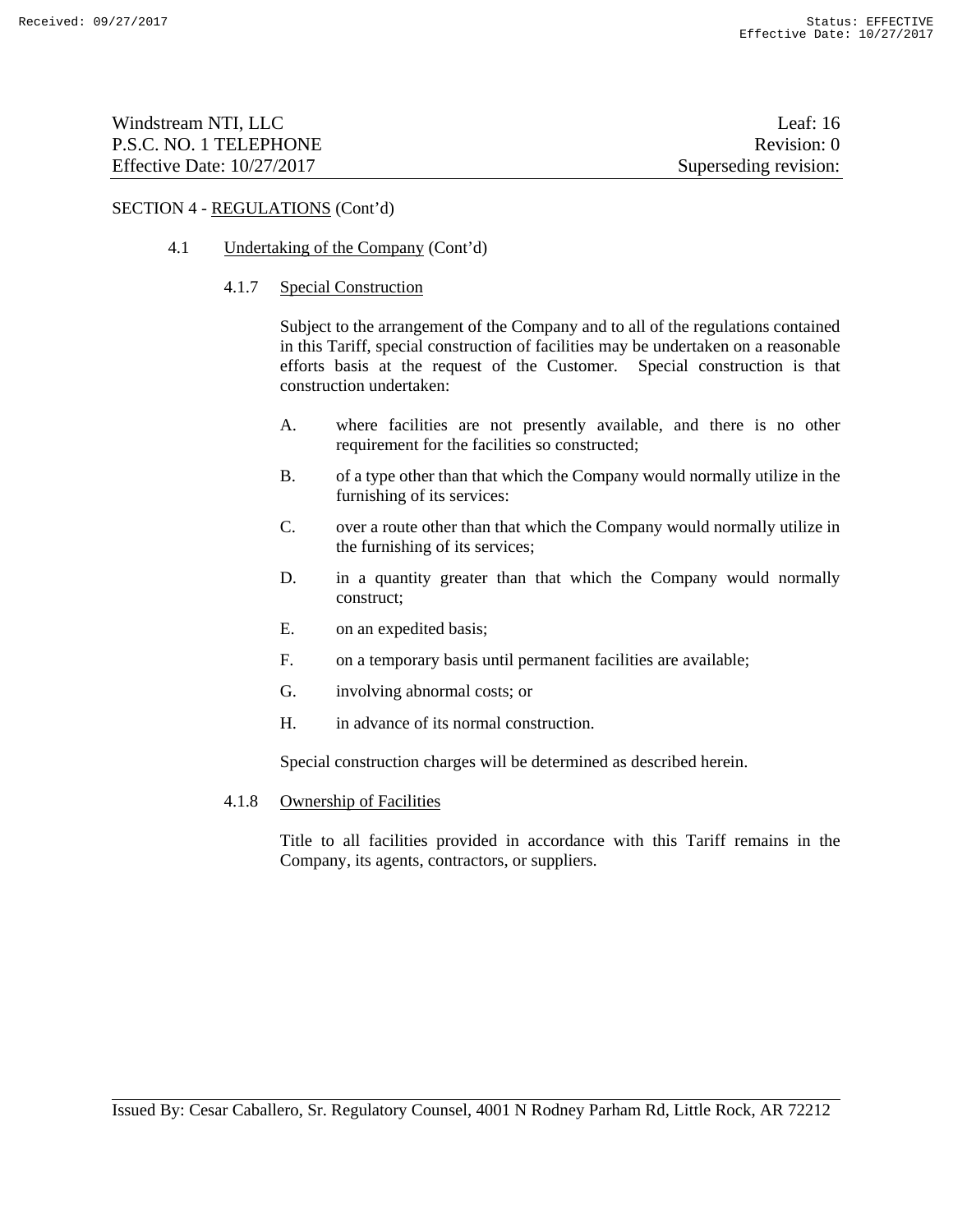| Windstream NTI, LLC          | Leaf: $17$            |
|------------------------------|-----------------------|
| P.S.C. NO. 1 TELEPHONE       | Revision: 0           |
| Effective Date: $10/27/2017$ | Superseding revision: |

### 4.2 Prohibited Uses

- A. The services the Company offers shall not be used for any unlawful purpose or for any use for which the Customer has not obtained all required governmental approvals, authorizations, licenses, consents, and permits.
- B. The Company may require applicants for service who intend to use the Company's offering for resale and/or for shared use to file a letter with the Company confirming that their use of the Company's offering complies with relevant laws and regulations, policies, orders, and decisions.
- C. The Company may require a Customer to immediately shut down its transmission if such transmission is causing interference to others.
- D. A Customer, joint user, or authorized user may not assign, or transfer in any manner, the service or any rights associated with the service without the written consent of the Company. The Company will permit a Customer to transfer its existing service to another entity if the existing Customer has paid all charges owed to the Company for regulated Access Services. Such a transfer will be treated as a disconnection of existing service and installation of new service, and nonrecurring installation charges as stated in this Tariff will apply.

### 4.3 Obligations of the Customer

- 4.3.1 Customer Premises Provisions
	- A. The Customer shall provide the personnel, power, and space required to operate all facilities and associated equipment installed on the premises of the Customer.
	- B. The Customer shall be responsible for providing Company personnel access to premises of the Customer at any reasonable hour for the purpose of testing the facilities or equipment of the Company.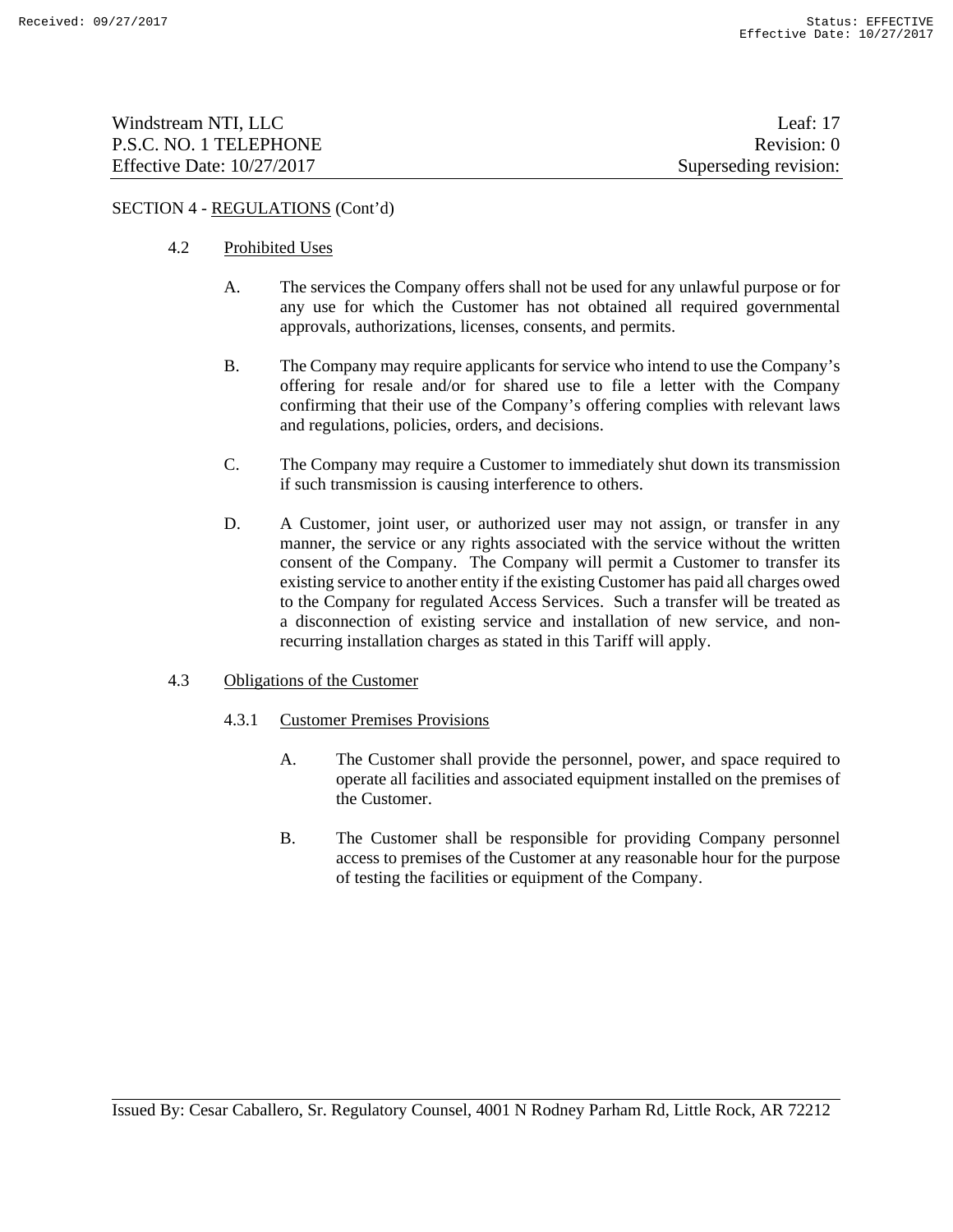| Windstream NTI, LLC          | Leaf: 18              |
|------------------------------|-----------------------|
| P.S.C. NO. 1 TELEPHONE       | Revision: 0           |
| Effective Date: $10/27/2017$ | Superseding revision: |

# 4.3 Obligations of the Customer (Cont'd)

### 4.3.2 Liability of the Customer

- A. The Customer will be liable for damages to the facilities of the Company and for all incidental and consequential damages caused by the negligent or intentional acts or omissions of the Customer, its officers, employees, agents, invitees, or contractors where such acts or omissions are not the direct result of the Company's negligence or intentional misconduct.
- B. To the extent caused by any negligent or intentional act of the Customer as described in Subsection A, preceding, the Customer shall indemnify, defend, and hold harmless the Company from and against all claims, actions, damages, liabilities, costs, and expenses, including reasonable attorneys' fees, for: (1) any loss, destruction, or damage to property of any third party; (2) the death of or injury to persons, including, but not limited to, employees or invitees of either party; and (3) any liability incurred by the Company to any third party pursuant to this or any other Tariff of the Company, or otherwise, for any interruption of, interference to, or other defect in any service provided by the Company to such third party.
- C. The Customer shall not assert any claim against any other customer or user of the Company's services for damages resulting in whole or in part from or arising in connection with the furnishing of service under this Tariff including, but not limited to, mistakes, omissions, interruptions, delays, errors or other defects or misrepresentations, whether or not such other customer or user contributed in any way to the occurrence of the damages, unless such damages were caused solely by the negligent or intentional act or omission of the other customer or user and not by any act or omission of the Company. Nothing in this Tariff is intended either to limit or to expand Customer's right to assert any claims against third parties for damages of any nature other than those described in the preceding sentence.

Issued By: Cesar Caballero, Sr. Regulatory Counsel, 4001 N Rodney Parham Rd, Little Rock, AR 72212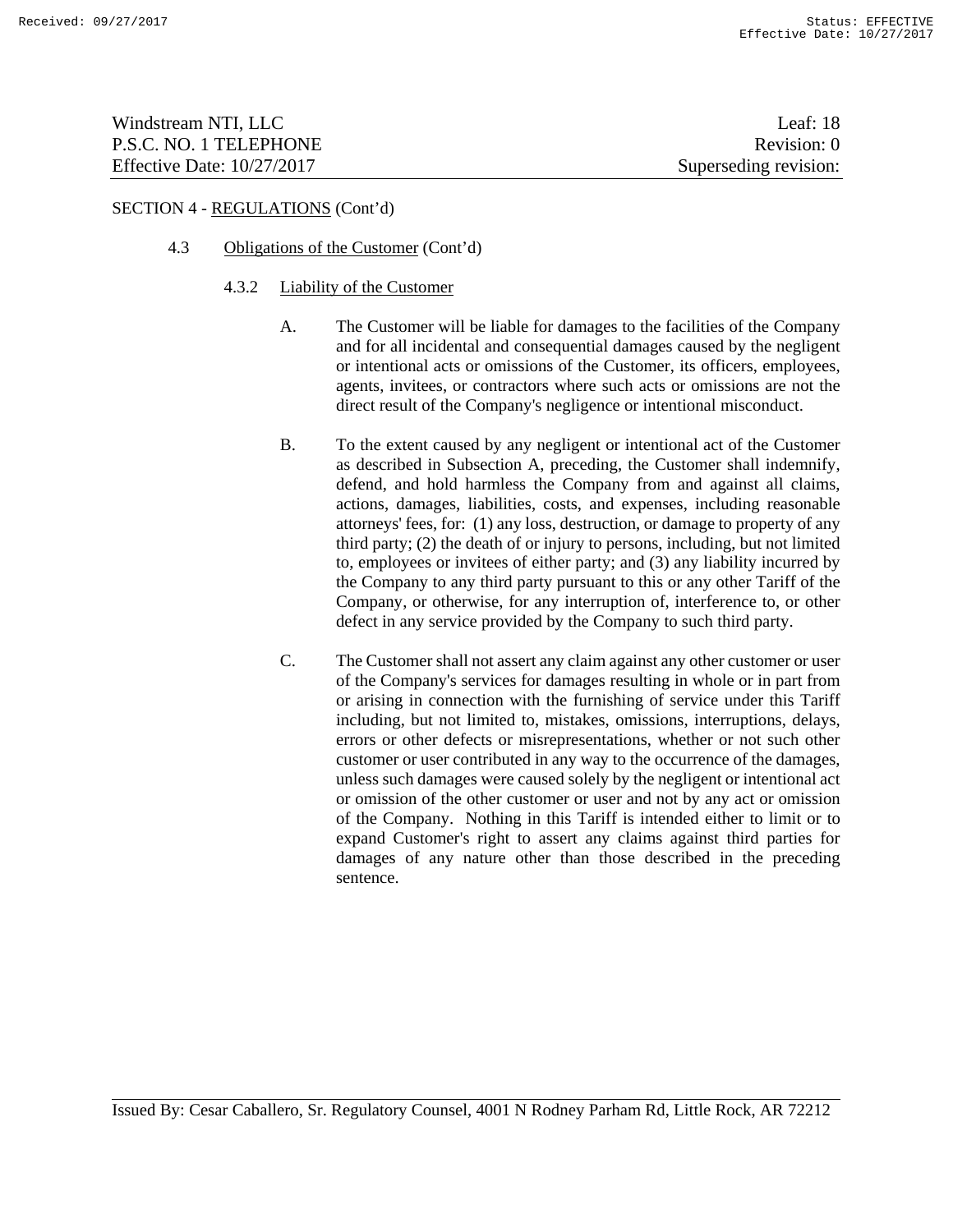| Windstream NTI, LLC          | Leaf: $19$            |
|------------------------------|-----------------------|
| P.S.C. NO. 1 TELEPHONE       | Revision: 0           |
| Effective Date: $10/27/2017$ | Superseding revision: |

### 4.4 Customer Equipment and Channels

#### 4.4.1 Interconnection of Facilities

In order to protect the Company's facilities and personnel and the services furnished to other customers by the Company from potentially harmful effects, the signals applied to the Company's service shall be such as not to cause damage to the facilities of the Company. Any special interface equipment necessary to achieve the compatibility between facilities of the Company and the channels or facilities of others shall be provided at the Customer's expense.

### 4.4.2 Inspections

- A. The Company may, upon notification to the Customer, at a reasonable time, make such tests and inspections as may be necessary to determine that the requirements regarding the equipment and interconnections are being complied with in respect to the installation, operation and maintenance of Customer-provided equipment and in the wiring of the connection of Customer channels to Company-owned facilities.
- B. If the protective requirements in connections with Customer provided equipment are not being complied with, the Company may take such action as necessary to protect its facilities and personnel and will promptly notify the Customer by registered mail in writing of the need for protective action. In the event that the Customer fails to advise the Company within ten (10) days after such notice is received or within the time specified in the notice that corrective action has been taken, the Company may take whatever additional action is deemed necessary, including canceling service, to protect its facilities and personnel from harm. The Company will upon request 24 hours in advance provide Customer with a statement of technical parameters that the Customer's equipment must meet.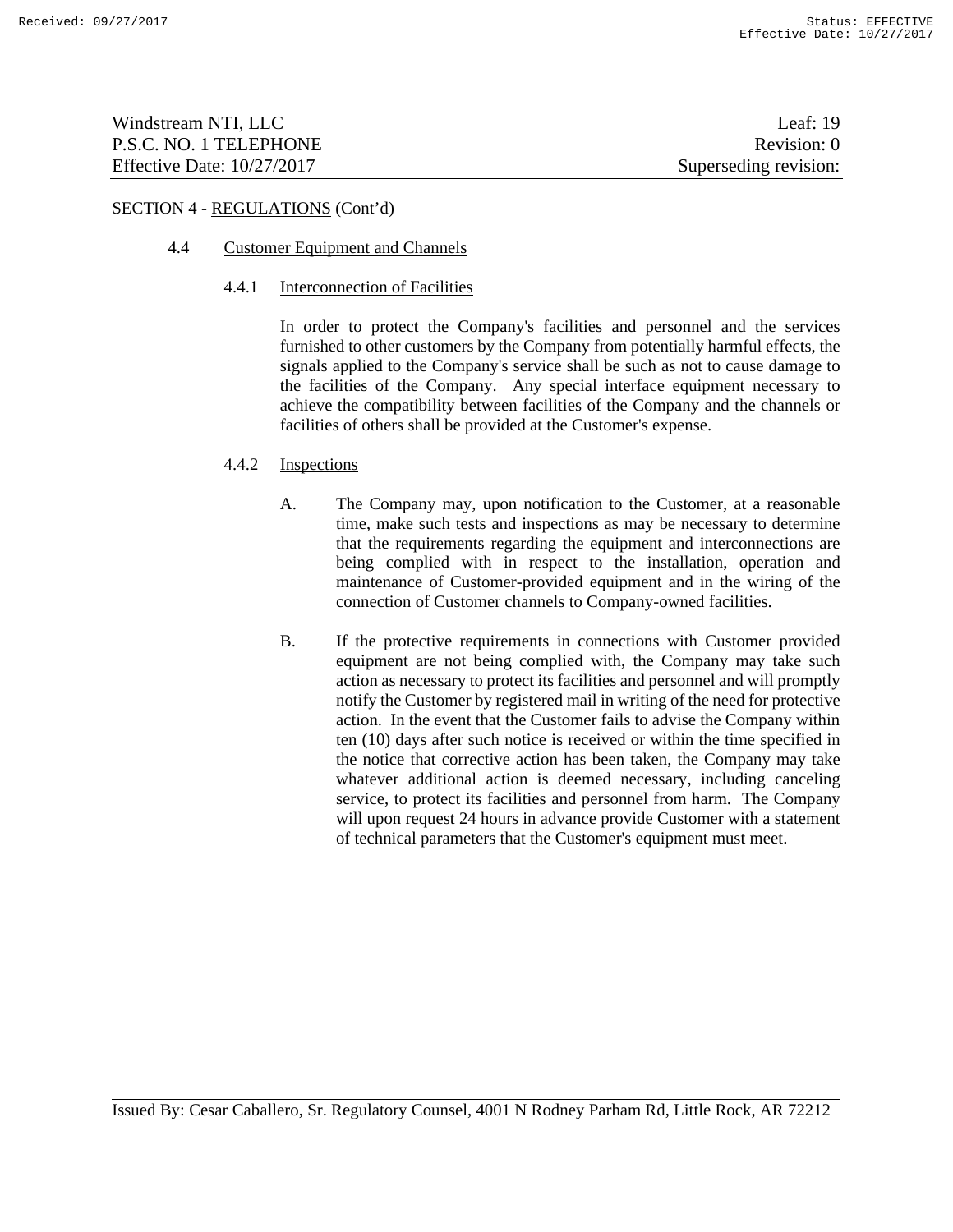| Windstream NTI, LLC          | Leaf: $20$            |
|------------------------------|-----------------------|
| P.S.C. NO. 1 TELEPHONE       | Revision: 0           |
| Effective Date: $10/27/2017$ | Superseding revision: |

# 4.4 Customer Equipment and Channels (Cont'd)

### 4.4.3 Station Equipment

- A. Customer-provided terminal equipment on the premises of the Customer or other authorized user, the operating personnel there, and the electric power consumed by such equipment shall be provided by and maintained at the expense of the Customer, authorized user, or joint user.
- B. The Customer or other authorized user is responsible for ensuring that Customer-provided equipment connected to Company equipment and facilities is compatible with such equipment and facilities. The magnitude and character of the voltages and currents impressed on Companyprovided equipment and wiring by the connection, operation, or maintenance of such equipment and wiring shall be such as not to cause damage to the Company-provided equipment and wiring or injury to the Company's employees or to other persons. Any additional protective equipment required to prevent such damage or injury shall be provided by the Company at the Customer's expense.

### 4.4.4 Interconnection Provisions

Facilities furnished under this Tariff may be connected to Customer-provided terminal equipment in accordance with the provisions of this Tariff.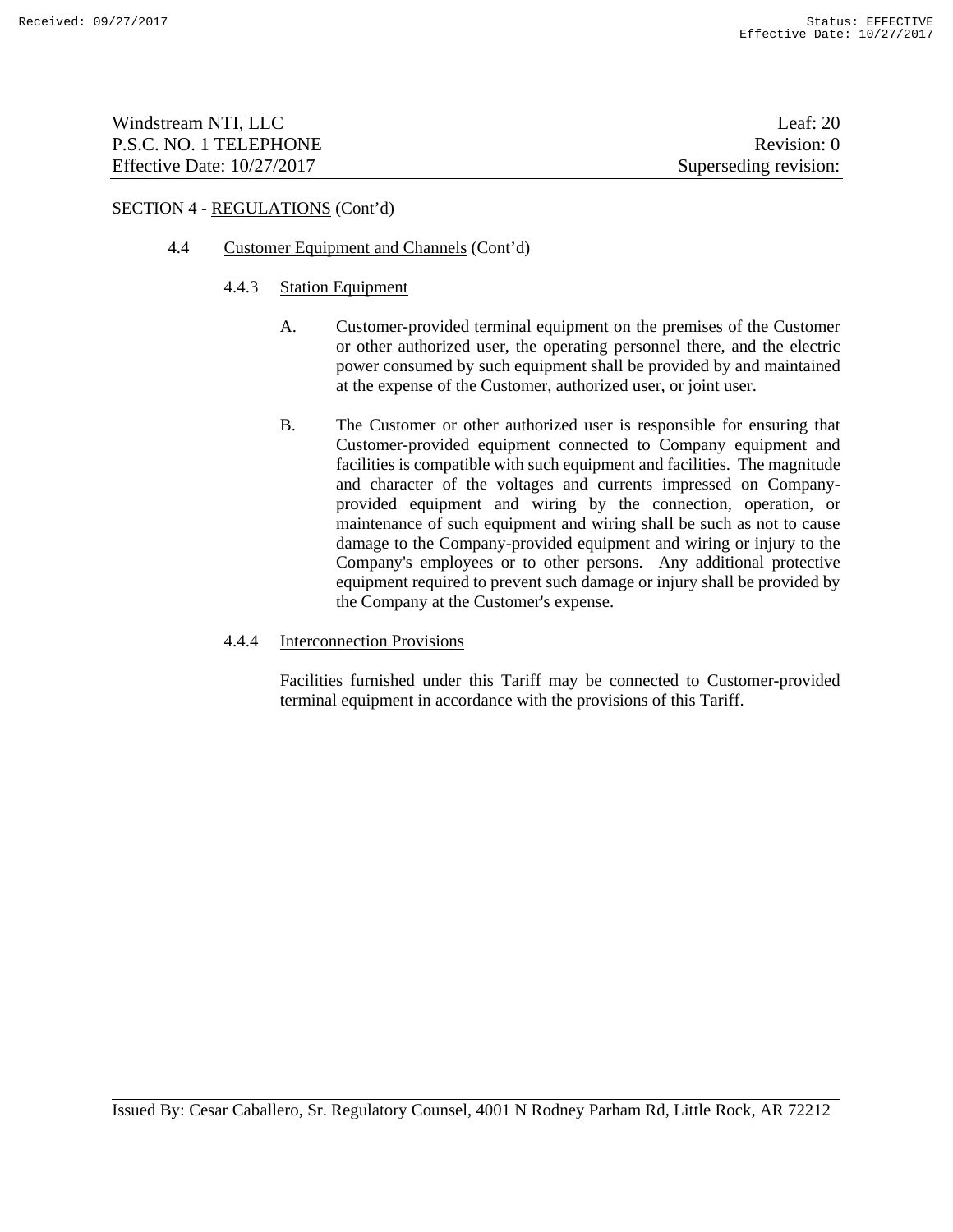| Windstream NTI, LLC          | Leaf: $21$            |
|------------------------------|-----------------------|
| P.S.C. NO. 1 TELEPHONE       | Revision: 0           |
| Effective Date: $10/27/2017$ | Superseding revision: |

# 4.5 Customer Deposits and Advance Payments

The Company does not require advanced payments or deposits for this service.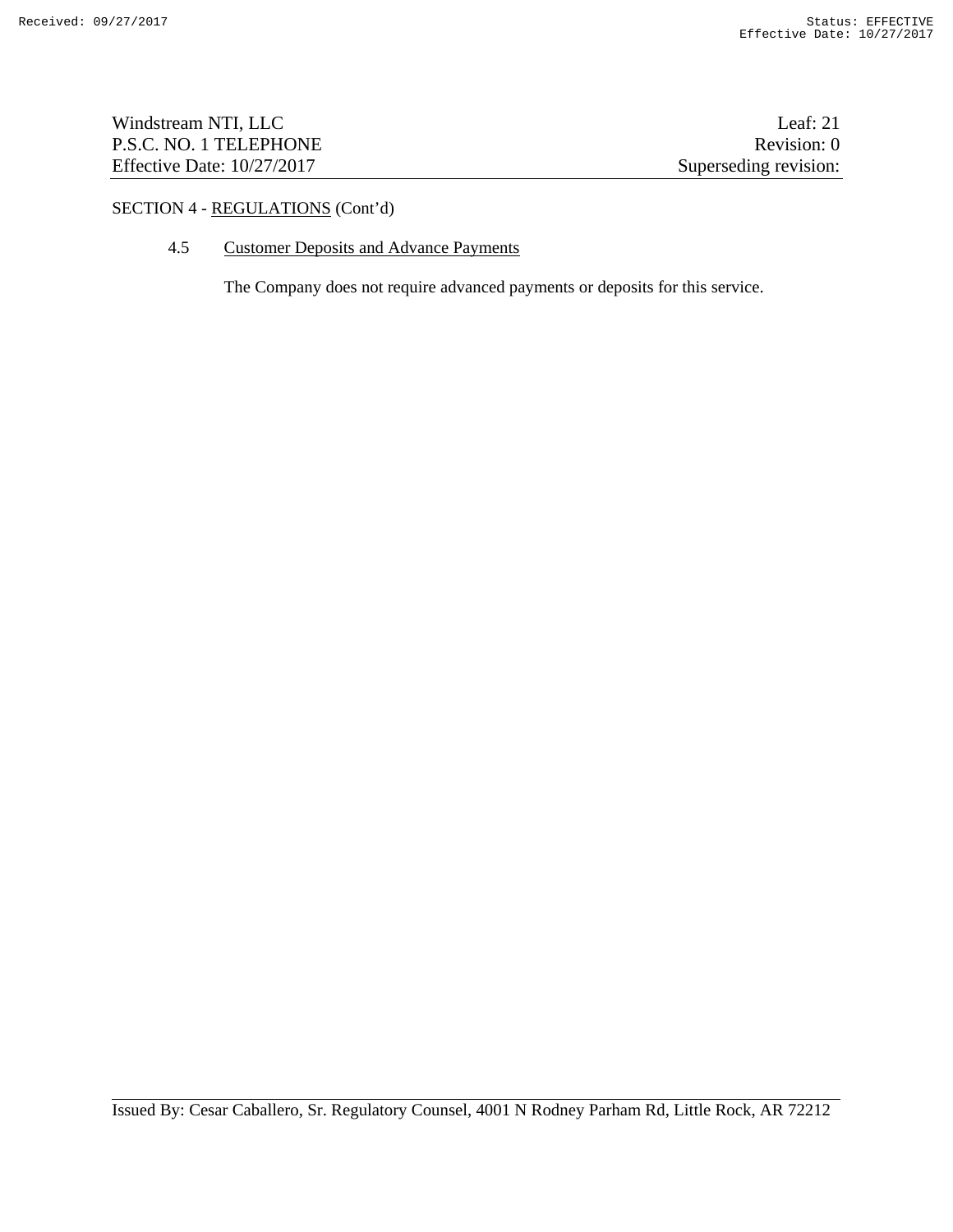| Windstream NTI, LLC          | Leaf: $22$            |
|------------------------------|-----------------------|
| P.S.C. NO. 1 TELEPHONE       | Revision: 0           |
| Effective Date: $10/27/2017$ | Superseding revision: |

# 4.6 Payment Arrangements

#### 4.6.1 Payment for Service

The Customer is responsible for the payment of all charges for facilities and services furnished by the Company to the Customer.

### A. Taxes

There shall be added to the customer's bills, as a separate item, an amount equal to the proportionate part of any license, occupation, franchise, or other similar fee or tax now or hereafter agreed to or imposed upon the Company by the state or local taxing authorities, whether imposed by statute, ordinance, franchise or otherwise, and which fee or tax is based upon a percentage of the gross receipts, net receipts, or revenues of the Company. Such amount shall be added to bills of customers receiving service within the territorial limits of the taxing authority. Where more than one such fee or tax is imposed, each of the charges or taxes applicable to a customer shall be added to the customer's bill as separately identified items.

#### 4.6.2 Billing and Collection of Charges

The Customer is responsible for payment of all charges incurred by the Customer or other users for services and facilities furnished to the Customer by the Company.

- A. Non-recurring charges are due and payable by the due date listed on the invoice.
- B. The Company shall present invoices for Recurring Charges monthly to the Customer, in advance of the month in which service is provided, and Recurring Charges shall be due and payable by the due date listed on the invoice. When billing is based upon Customer usage, usage charges will be billed monthly for the preceding billing period.
- C. When service does not begin on the first day of the month, or end on the last day of the month, the charge for the fraction of the month in which service was furnished will be calculated on a pro rata basis. For this purpose, every month is considered to have thirty (30) days.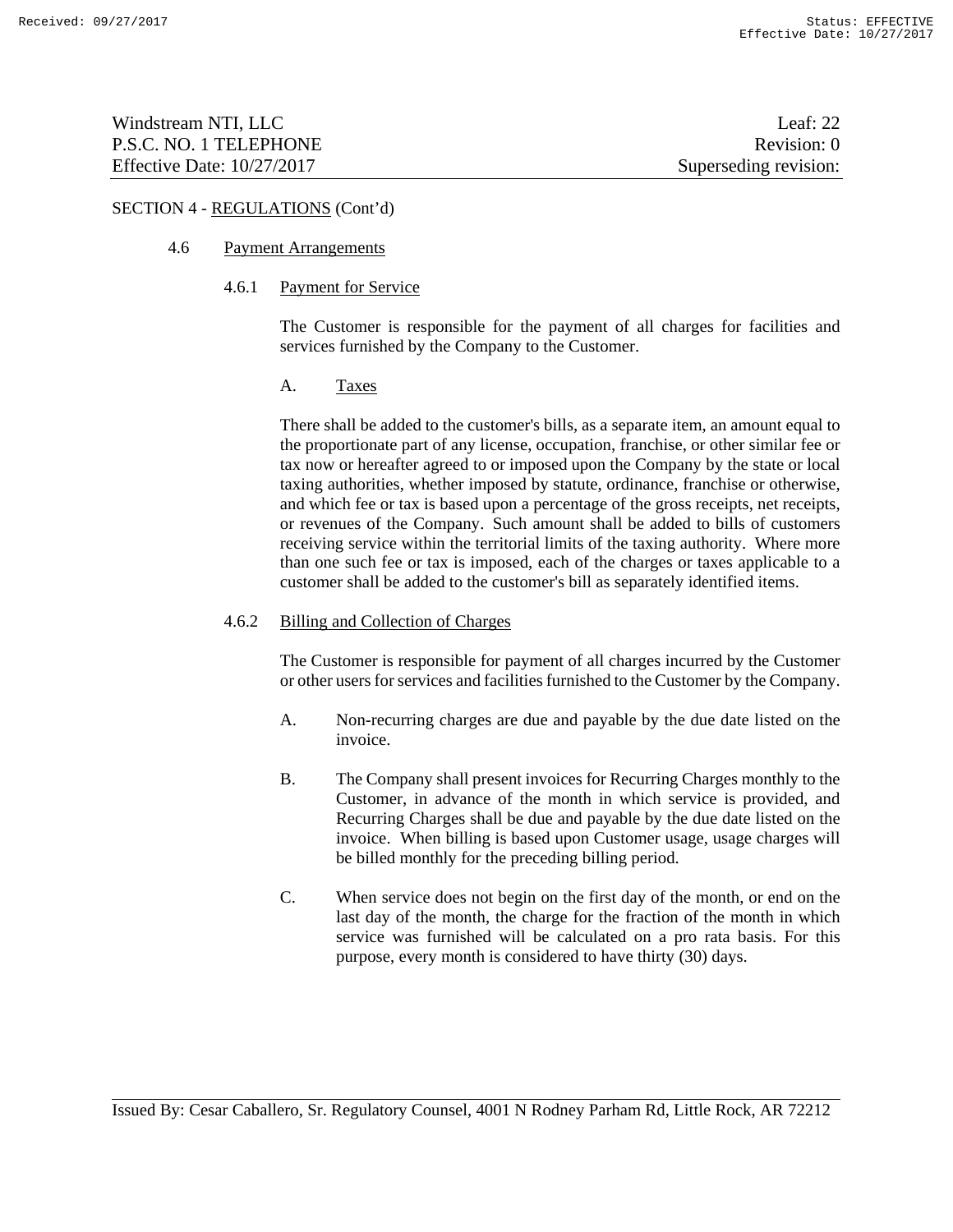| Windstream NTI, LLC          | Leaf: $23$            |
|------------------------------|-----------------------|
| P.S.C. NO. 1 TELEPHONE       | Revision: 0           |
| Effective Date: $10/27/2017$ | Superseding revision: |

### 4.6 Payment Arrangements (Cont'd)

### 4.6.2 Billing and Collection of Charges (Cont'd)

- D. Billing of the Customer by the Company will begin on the Service Commencement Date, which is the day on which the Company notifies the Customer that the service or facility is available for use, except that the Service Commencement Date may be postponed by mutual agreement of the parties, or if the service or facility does not conform to standards set forth in this Tariff or the Service Order. Billing accrues through and includes the day that the service, circuit, arrangement or component is discontinued.
- E. If any portion of the payment is received by the Company after the date due, or if any portion of the payment is received by the Company in funds which are not immediately available upon presentment, then a late payment penalty shall be due to the Company. The late payment penalty shall be the portion of the payment not received by the date due, multiplied by a late factor. The late factor shall be the lesser of:
	- 1. a rate of 1.5 percent per month; or
	- 2. the highest interest rate that may be applied under state law for commercial transactions.
- F. The Customer will be assessed a charge of Twenty Dollars (\$20.00) for each check submitted by the Customer to the Company that a financial institution refuses to honor. Civil penalties may also be imposed for nonpayment.
- G. If service is disconnected by the Company in accordance with Section 4.6.4 following and later reinstalled, service will be subject to all applicable installation charges, except in the case of disconnection pursuant to Section 4.6.4.C.2. If service is suspended by the Company and later restored, service will be subject to all applicable restoration charges.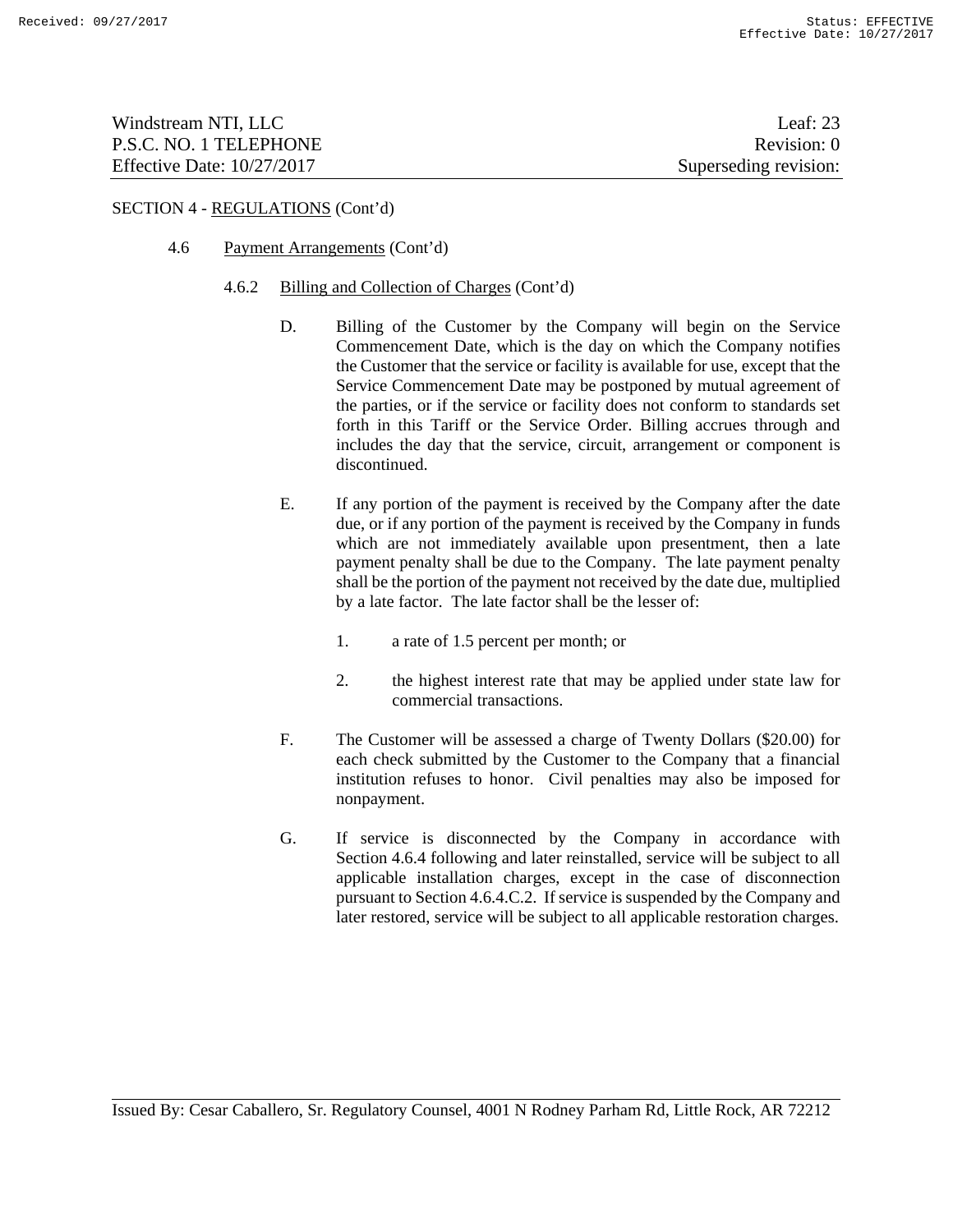| Windstream NTI, LLC               | Leaf: $24$            |
|-----------------------------------|-----------------------|
| P.S.C. NO. 1 TELEPHONE            | Revision: 0           |
| <b>Effective Date: 10/27/2017</b> | Superseding revision: |

# 4.6 Payment Arrangements (Cont'd)

### 4.6.3 Billing Disputes

A. General

All bills are presumed accurate, and shall be binding on the Customer unless notice of the disputed charge(s) is received by the Company. For the purposes of this section, "notice'' is defined as verbal or written notice to the Company, containing sufficient documentation to investigate the dispute, including the account number under which the bill has been rendered, the date of the bill, and the specific items on the bill being disputed. When a Customer disputes a bill, the Company shall not discontinue service for nonpayment as long as the Customer (1) pays the undisputed portion of the bill; (2) pays all future bills by the due date and (3) enters into discussions with the Company to settle the dispute.

# B. Late Payment Charge

- 1. The undisputed portions of the bill must be paid by the payment due date to avoid assessment of a late payment charge on the undisputed amount as provided in this Tariff.
- 2. In the event that a billing dispute is resolved by the Company in favor of the Customer, any disputed amount withheld pending resolution of the billing dispute shall not be subject to the late payment charge. No late payment shall be charged on any disputed bill paid within fourteen (14) days of resolution of the dispute if the complaint was filed before the bill became past due.
- 3. In the event that a billing dispute is resolved in favor of the Company, the Customer shall pay the late payment charge.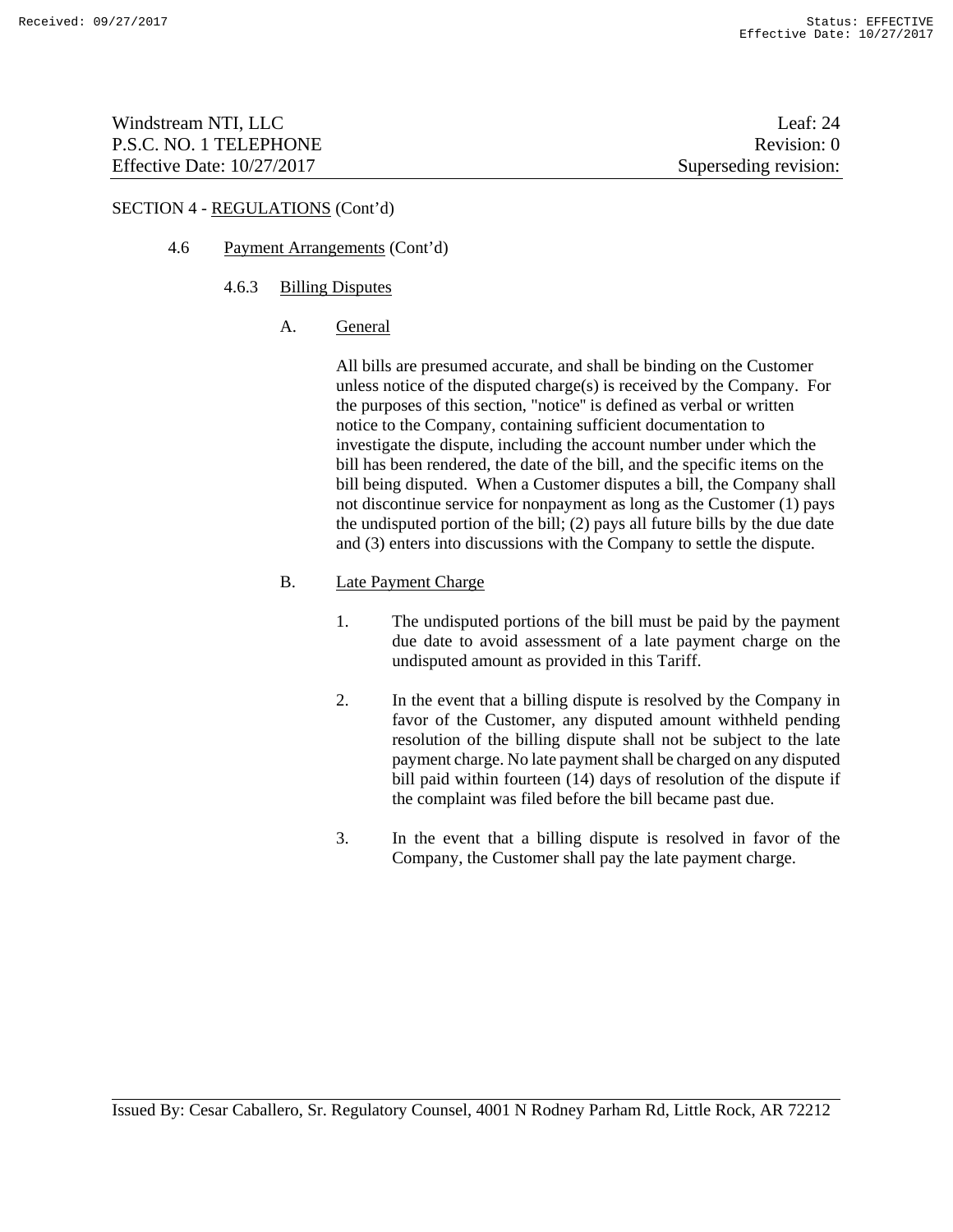| Windstream NTI, LLC          | Leaf: $25$            |
|------------------------------|-----------------------|
| P.S.C. NO. 1 TELEPHONE       | Revision: 0           |
| Effective Date: $10/27/2017$ | Superseding revision: |

- 4.6 Payment Arrangements (Cont'd)
	- 4.6.3 Billing Disputes (Cont'd)
		- C. Adjustments or Refunds to the Customer
			- 1. In the event that the Company resolves the billing dispute in favor of a Customer who has withheld payment of the disputed amount pending resolution of the disputed bill, the Company will credit the Customer's account for the disputed amount in the billing period following the resolution of the dispute.
			- 2. In the event that the Company resolves the billing dispute in favor of a Customer who has paid the total amount of the disputed bill, the Company will credit the Customer's account for any overpayment by the Customer in the billing period following the resolution of the dispute.
			- 3. In the event that the Company resolves the billing dispute in favor of a Customer who has paid the total amount of the disputed bill but canceled the service, the Company will issue a refund of any overpayment by the Customer.
			- 4. All adjustments or refunds provided by the Company to the Customer at the Customer's request, or provided by the Company to the Customer by way of compromise of a billing dispute, and which are accepted by the Customer, are final and constitute full satisfaction, settlement, and/or compromise of all of the Customer's claims for the billing period for which the adjustment or refund was issued.

Issued By: Cesar Caballero, Sr. Regulatory Counsel, 4001 N Rodney Parham Rd, Little Rock, AR 72212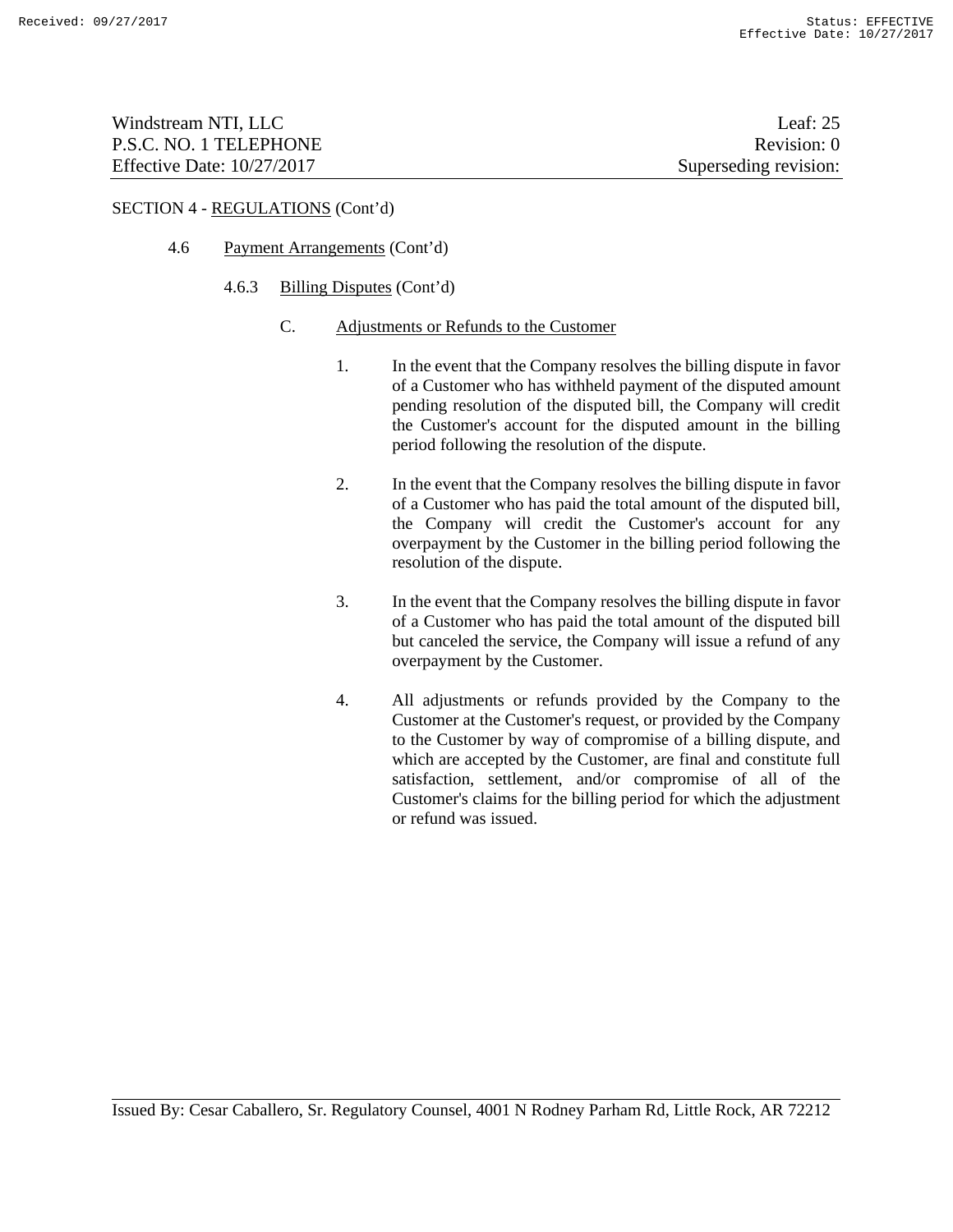| Windstream NTI, LLC          | Leaf: $26$            |
|------------------------------|-----------------------|
| P.S.C. NO. 1 TELEPHONE       | Revision: 0           |
| Effective Date: $10/27/2017$ | Superseding revision: |

- 4.6 Payment Arrangements (Cont'd)
	- 4.6.3 Billing Disputes (Cont'd)
		- D. Unresolved Billing Disputes and Customer Complaints
			- 1. Customers may register any inquiry or complaint by notifying Company's Customer Care department at the number listed on your invoice, or in writing at the following address: Windstream 1720 Galleria Boulevard Charlotte, NC 28270 Attn: Executive Customer Relations
			- 2. Customers unable to resolve a dispute with the Company submit any inquiry or complaint to the:

 New York Public Service Commission Three Empire State Plaza Albany, NY 12223-1350 Phone: (518) 474-7080 Fax: (518) 474-0421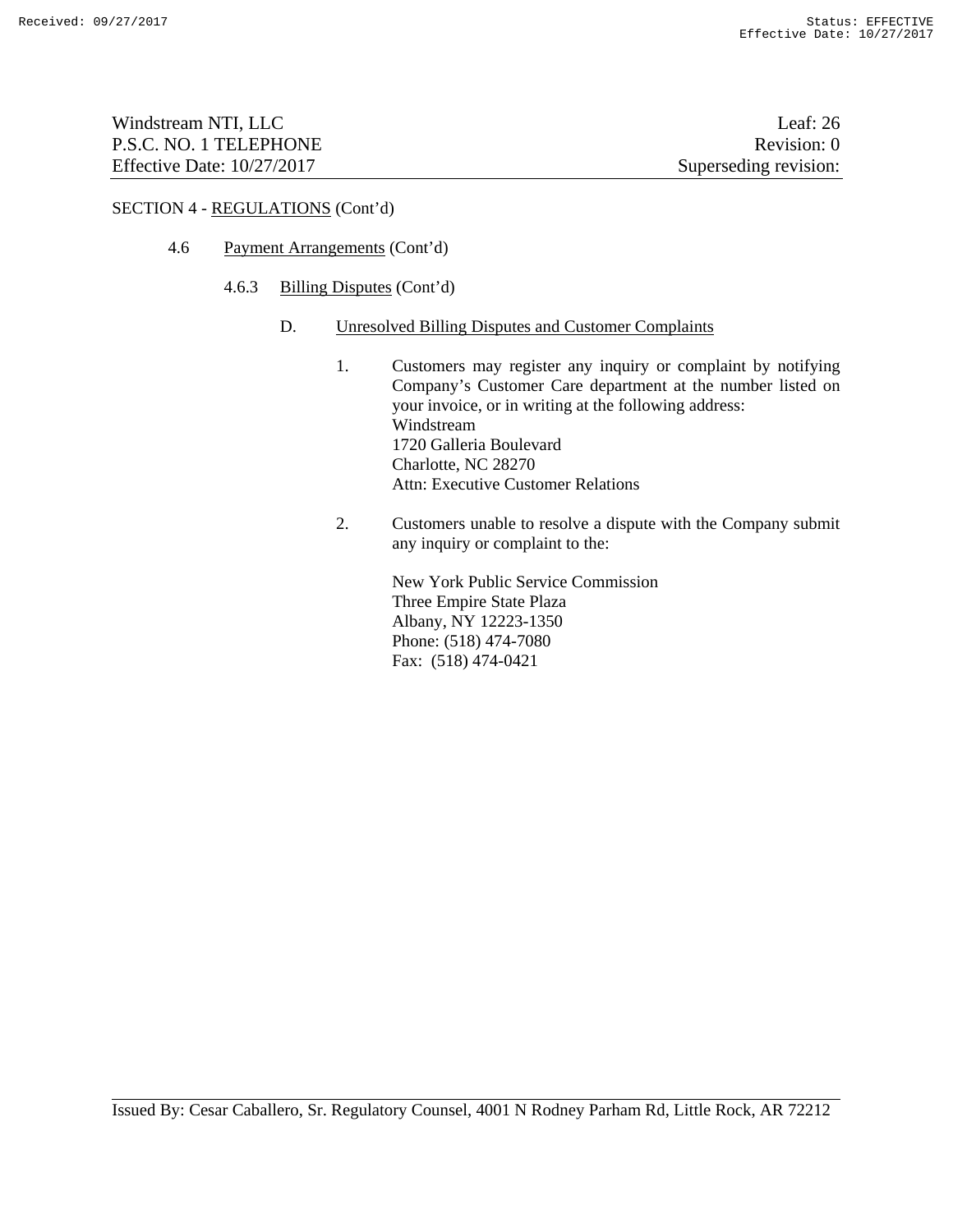| Windstream NTI, LLC          | Leaf: $27$            |
|------------------------------|-----------------------|
| P.S.C. NO. 1 TELEPHONE       | Revision: 0           |
| Effective Date: $10/27/2017$ | Superseding revision: |

### 4.6 Payment Arrangements (Cont'd)

#### 4.6.4 Discontinuance of Service for Cause

- A. The company may discontinue service to a customer without notice under the following conditions:
	- 1. in the event of tampering with the company's equipment;
	- 2. in the event of a condition determined to be hazardous to the customer, to other customers of the company, to the company's equipment, the public, or to employees of the company; or
	- 3. in the event of a customer's use of equipment in such a manner as to adversely affect the company's equipment or the company's service to others.
- B. The company may discontinue service to a customer under the following conditions after giving customer five (5) days' (excluding Sundays and legal holidays) notice:
	- 1. for failure of the customer to pay a bill for service when due;
	- 2. for failure of the customer to meet the company's deposit and credit requirements;
	- 3. for failure of the customer to make proper application for service;
	- 4. for customer's violation of any of the company's rules on file with the Commission;
	- 5. for failure of the customer to provide the company reasonable access to its equipment and property;
	- 6. for customer's breach of the contract for service between the company and the customer;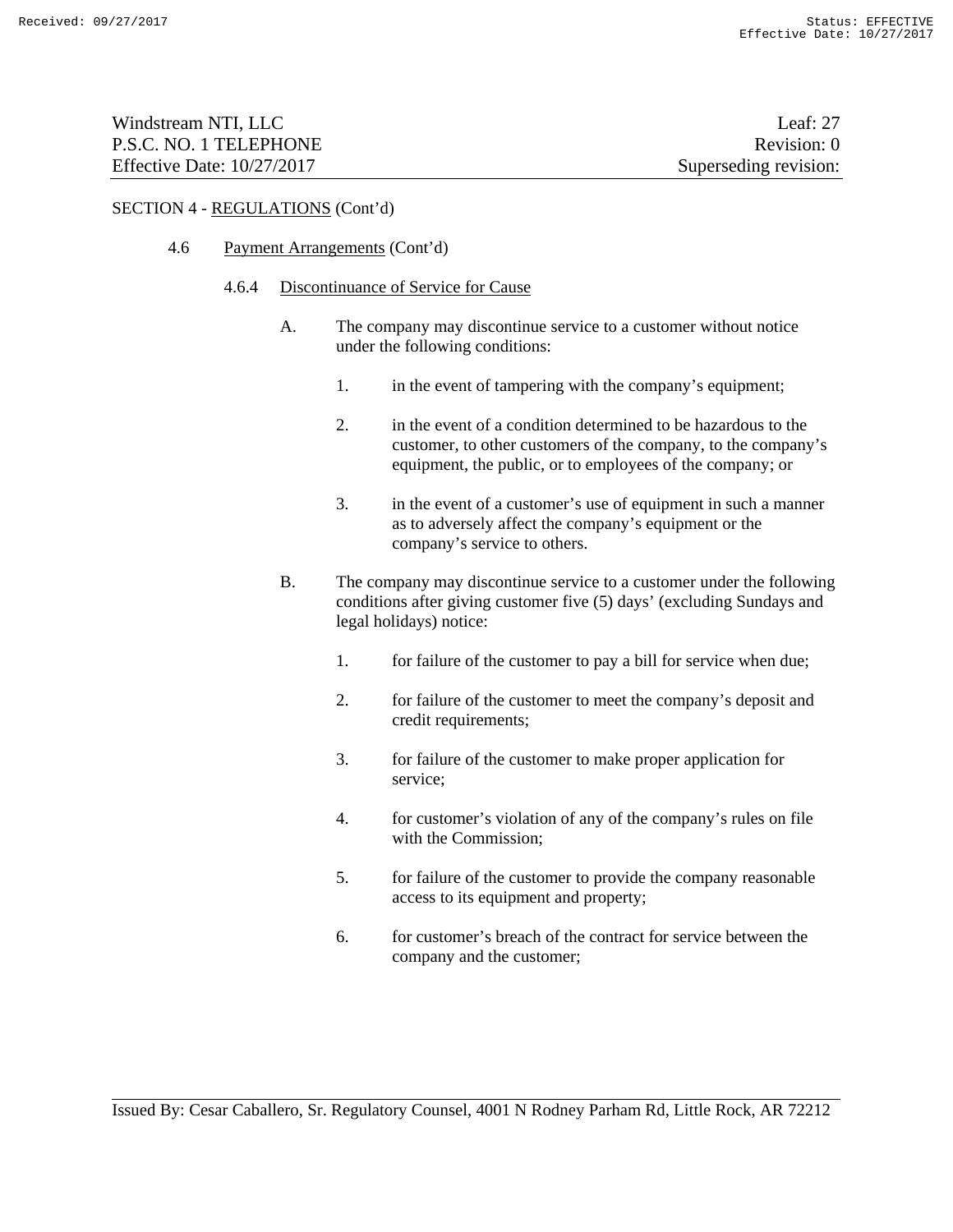| Windstream NTI, LLC          | Leaf: $28$            |
|------------------------------|-----------------------|
| P.S.C. NO. 1 TELEPHONE       | Revision: 0           |
| Effective Date: $10/27/2017$ | Superseding revision: |

### 4.6 Payment Arrangements (Cont'd)

#### 4.6.4 Discontinuance of Service for Cause (Cont'd)

### B. (Cont'd)

- 7. for failure of the customer to furnish such service, equipment, and/or rights-of-way necessary to serve said customer as shall have been specified by the utility as a condition of obtaining service; or
- 8. when necessary for the utility to comply with any order or request of any governmental authority having jurisdiction.
- C. Service will not be disconnected on any Friday, Saturday, Sunday or legal holiday, or at any time when the company's business offices are not open to the public, except where an emergency exists.

### 4.6.5 Notice to Company for Cancellation of Service

Customers desiring to terminate service shall provide Company thirty (30) days written notice of desire to terminate service.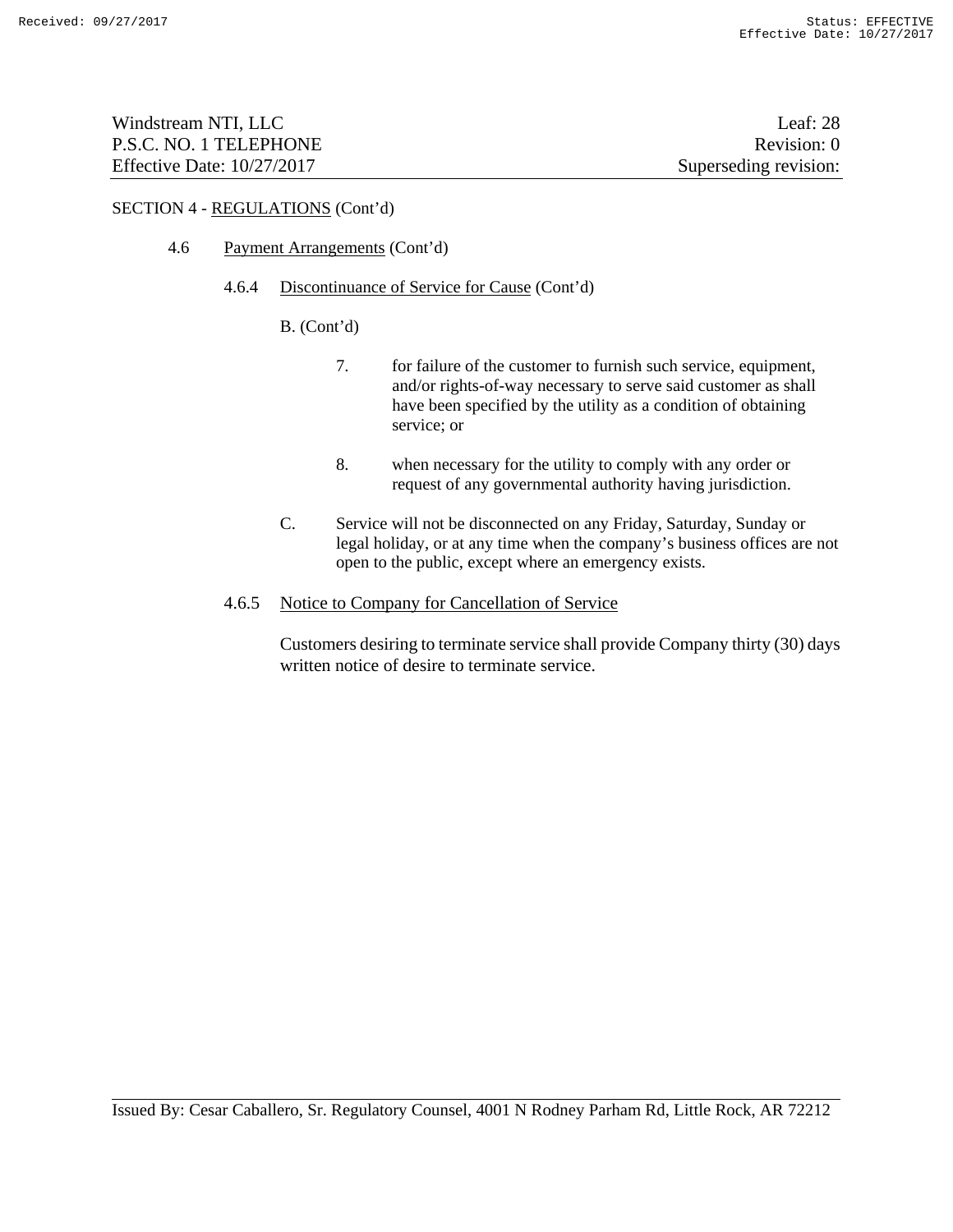| Windstream NTI, LLC          | Leaf: $29$            |
|------------------------------|-----------------------|
| P.S.C. NO. 1 TELEPHONE       | Revision: 0           |
| Effective Date: $10/27/2017$ | Superseding revision: |

### 4.6 Payment Arrangements (Cont'd)

#### 4.6.6 Customer Overpayment

The Company will pay interest on a Customer overpayment. Customer overpayment shall mean a payment to the Company in excess of the correct charges for service when caused by erroneous billing by the Company. The rate of interest shall be the unadjusted interest rate paid on Customer deposits or the late payment penalty rate, whichever is greater. Interest shall be paid from the date when the Customer overpayment was made, adjusted for any changes in the deposit interest rate or late payment penalty rate, and compounded monthly, until the date when the overpayment is refunded. No interest shall be paid on Customer overpayments that are refunded within thirty (30) days after such overpayment is received by the Company.

### 4.6.7 Cancellation of Application for Service

- A. The Customer may cancel an application for service prior to installation of the equipment provided that the Customer immediately pay the Company any out of pocket expenses incurred by the Company plus a cancellation fee of two times the applicable monthly recurring service charge.
- B. Out of pocket expenses include but are not limited to the cost of the equipment, facilities, and material, the cost of installation, engineering, labor, and supervision, general and administrative expense, other disbursements, depreciation, maintenance, taxes, provision for return on investment, and any other costs associated with the special construction or arrangements.

# 4.7 Back Billing

Company shall be entitled to revise bills previously rendered to adjust for previously rendered unbilled service, or adjust upward a bill previously rendered in accordance with the Commission.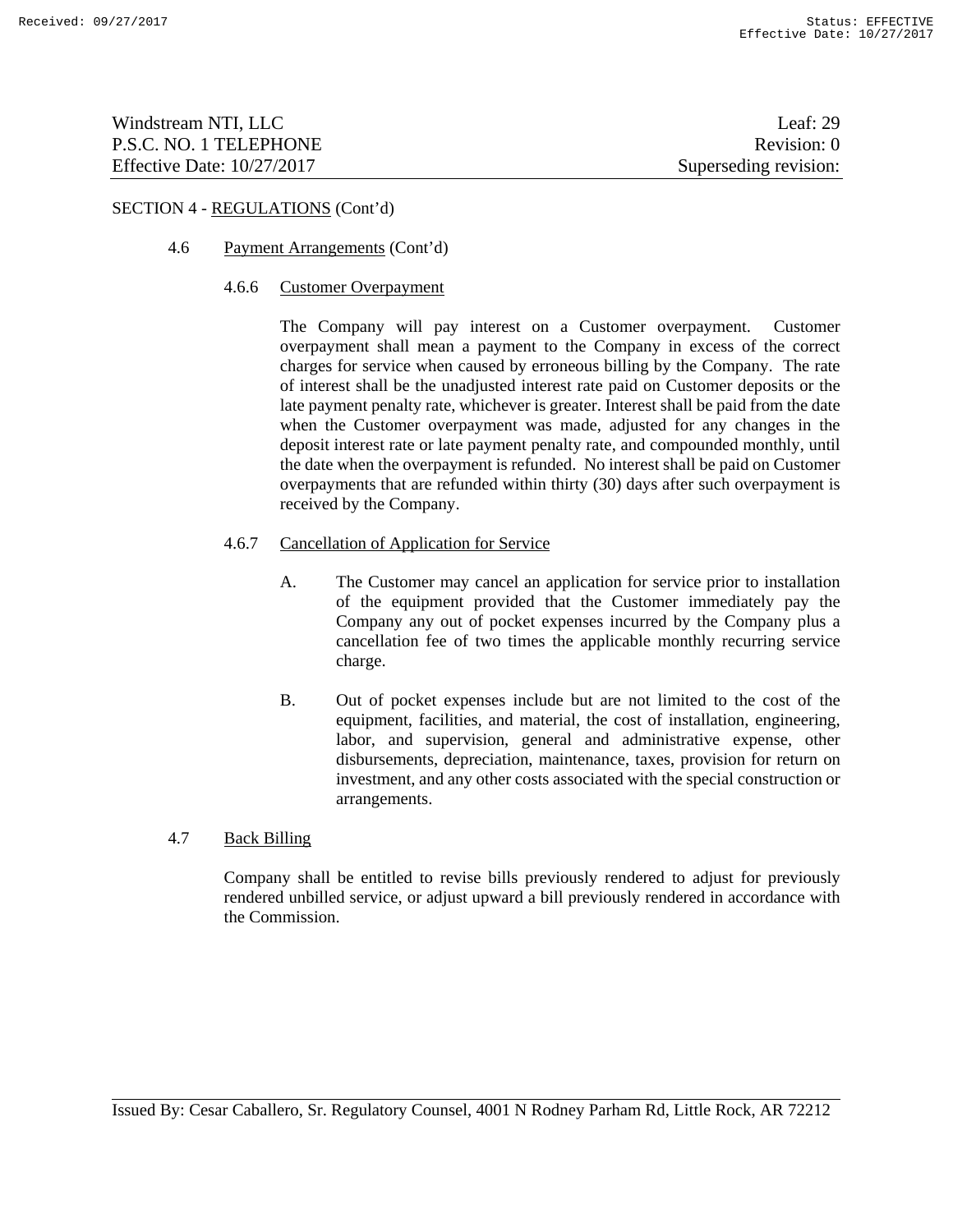| Windstream NTI, LLC          | Leaf: $302$           |
|------------------------------|-----------------------|
| P.S.C. NO. 1 TELEPHONE       | Revision: 0           |
| Effective Date: $10/27/2017$ | Superseding revision: |

# 4.8 Allowances for Interruptions in Service

- 4.8.1 General
	- A. A credit allowance will be given when service is interrupted, except as specified below. A service is interrupted when it becomes inoperative to the Customer, e.g., the Customer is unable to transmit or receive, because of a failure of a component furnished by the Company under this Tariff.
	- B. An interruption period begins when the Customer reports a service, facility or circuit to be inoperative and, if necessary, releases it for testing and repair. An interruption period ends when the service, facility or circuit is operative.
	- C. If the Customer reports a service, facility or circuit to be interrupted but declines to release it for testing and repair, the service, facility or circuit is considered to be impaired but not interrupted. No credit allowances will be made for a service, facility or circuit considered by the Company to be impaired.

### 4.8.2 Limitations of Allowances

No credit allowance will be made for any interruption in service:

- A. Due to the negligence of or noncompliance with the provisions of this Tariff by any person or entity other than the Company, including, but not limited to, the Customer or other common carriers connected to the service of the Company;
- B. Due to the failure of power, equipment, systems, connections or services not provided by the Company;
- C. Due to circumstances or causes beyond the control of the Company;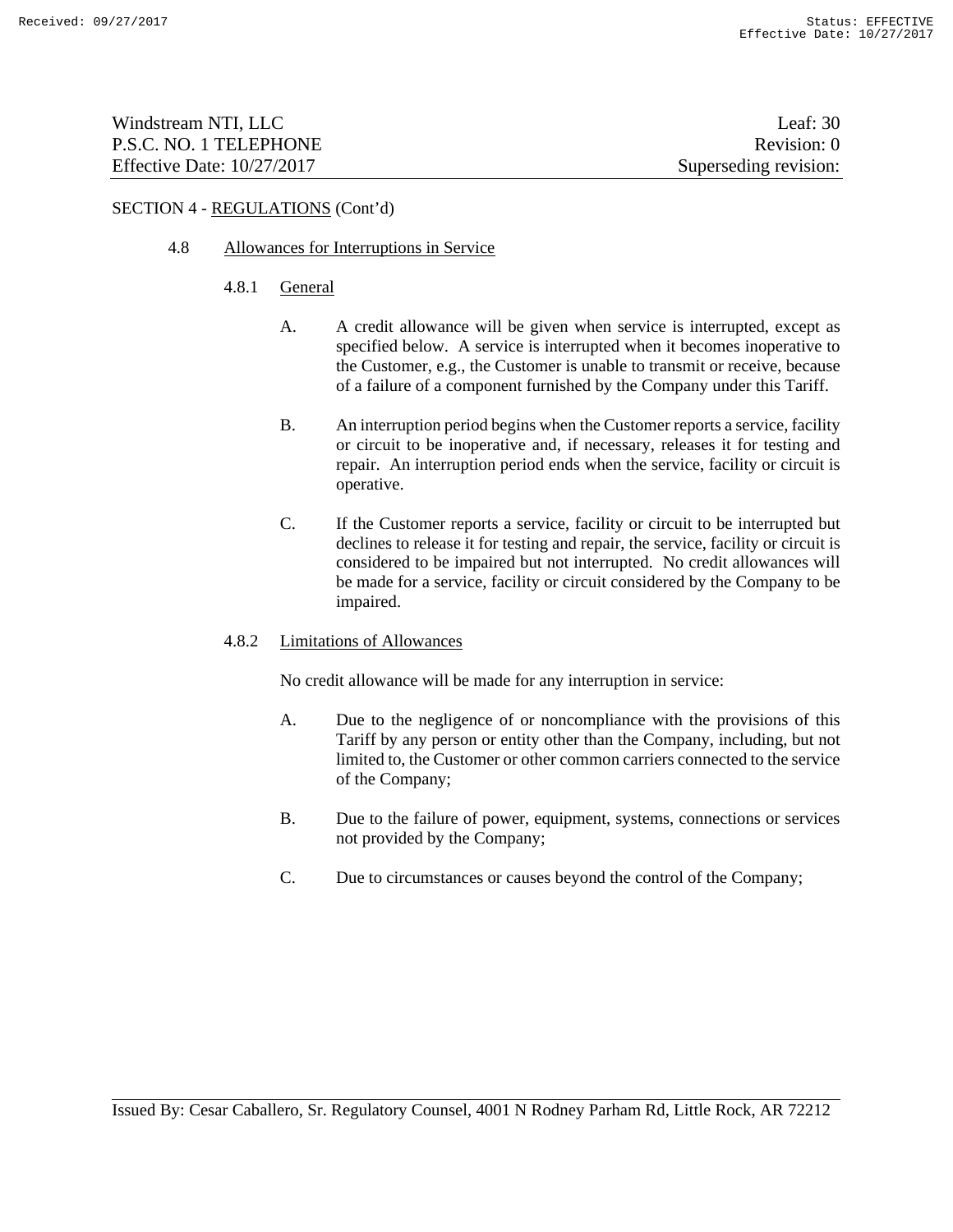| Windstream NTI, LLC          | Leaf: 31              |
|------------------------------|-----------------------|
| P.S.C. NO. 1 TELEPHONE       | Revision: 0           |
| Effective Date: $10/27/2017$ | Superseding revision: |

### 4.8 Allowances for Interruptions in Service (Cont'd)

#### 4.8.2 Limitations of Allowances (Cont'd)

- D. During any period in which the Company is not given full and free access to its facilities and equipment for the purposes of investigating and correcting interruptions;
- E. During any period in which the Customer continues to use the service on an impaired basis;
- F. During any period when the Customer has released service to the Company for maintenance purposes or for implementation of a Customer order for a change in service arrangements;
- G. That occurs or continues due to the Customer's failure to authorize replacement of any element of special construction;
- H. That was not reported to the Company within thirty (30) days of the date that service was affected; and
- I. That occurs during the course of routine maintenance, testing and/or adjustment of the Network or facilities related to the provisions of service.

### 4.8.3 Use of Another Means of Communications

If the Customer elects to use another means of communications during the period of interruption, the Customer must pay the charges for the alternative service used.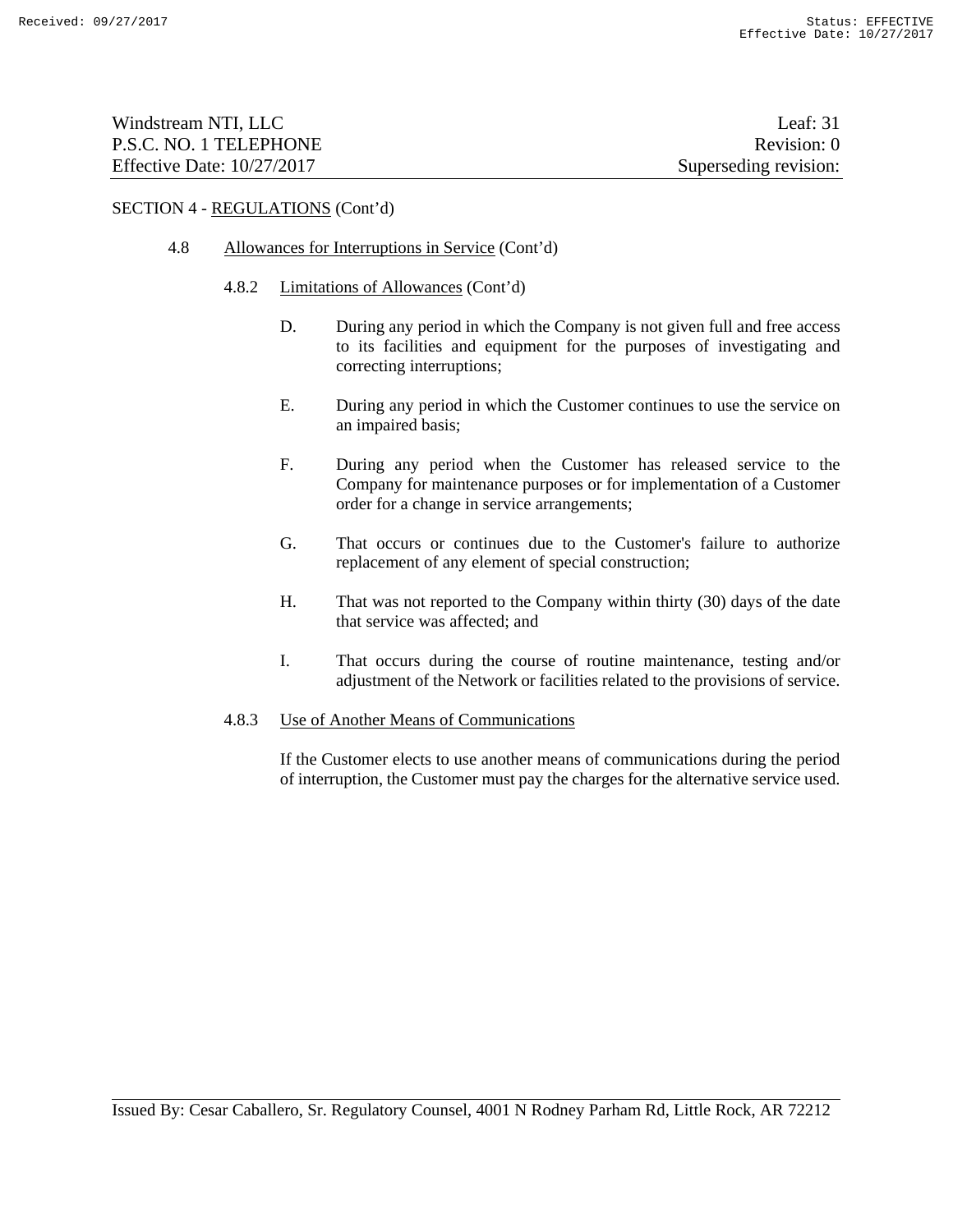| Windstream NTI, LLC          | Leaf: $32$            |
|------------------------------|-----------------------|
| P.S.C. NO. 1 TELEPHONE       | Revision: 0           |
| Effective Date: $10/27/2017$ | Superseding revision: |

### 4.8 Allowances for Interruptions in Service (Cont'd)

#### 4.8.4 Application of Credits for Interruptions in Service

- A. Credits for interruptions in service that is provided and billed on a flat rate basis for a minimum period of at least one month, beginning on the date that billing becomes effective, shall in no event exceed an amount equivalent to the proportionate charge to the Customer for the period of service during which the event that gave rise to the claim for a credit occurred. A credit allowance is applied on a pro rata basis against the rates specified hereunder and is dependent upon the length of the interruption. Only those facilities on the interrupted portion of the circuit will receive a credit.
- B. For calculating credit allowances, every month is considered to have thirty (30) days.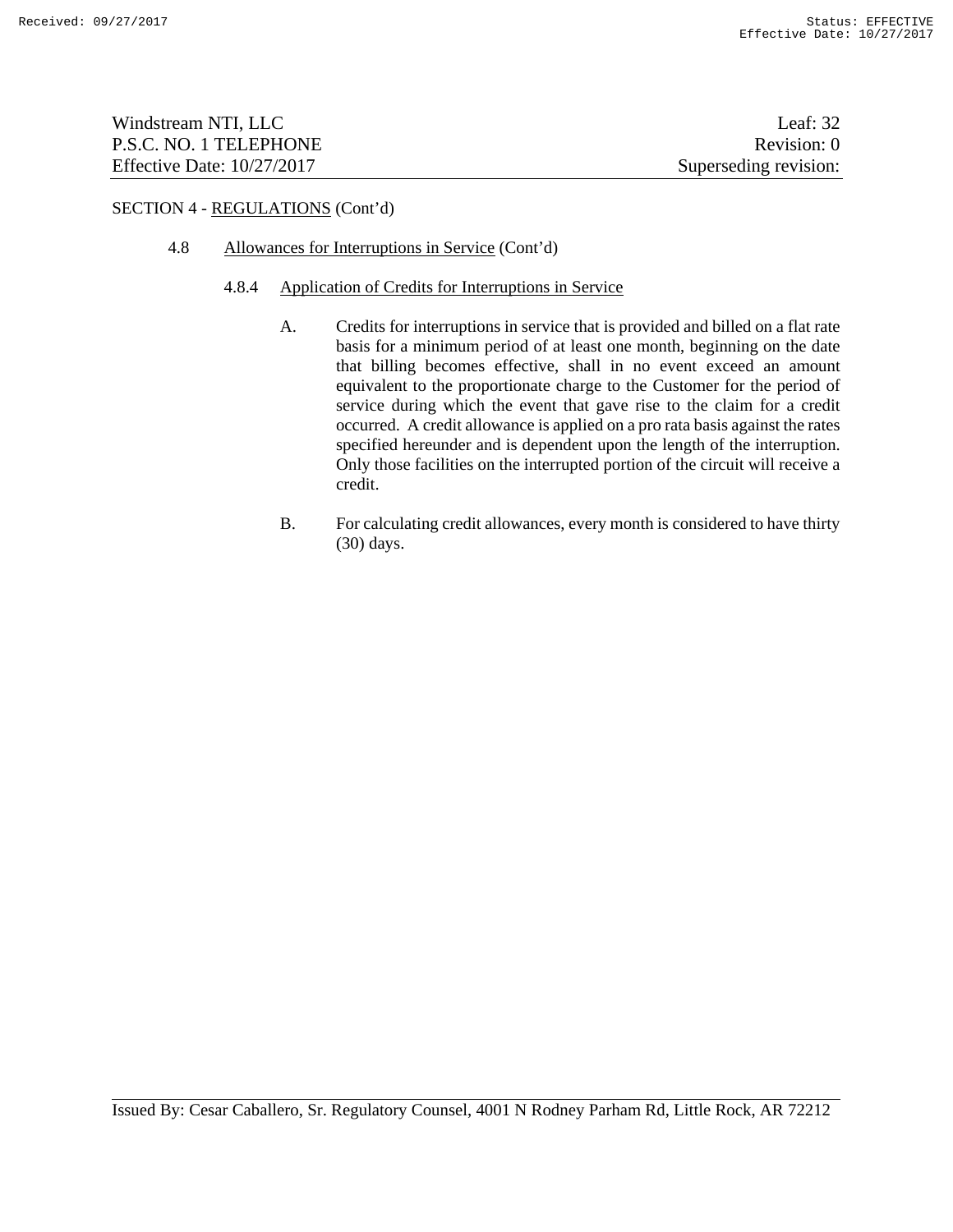| Windstream NTI, LLC          | Leaf: $33$            |
|------------------------------|-----------------------|
| P.S.C. NO. 1 TELEPHONE       | Revision: 0           |
| Effective Date: $10/27/2017$ | Superseding revision: |

### 4.8 Allowances for Interruptions in Service (Cont'd)

#### 4.8.4 Application of Credits for Interruptions in Service (Cont'd)

C. No credit allowance will be given for an interruption of eight (8) hours or less in the case of a Catastrophic Interruption, or of three (3) hours or less in the case of a Non-Catastrophic Interruption. Customer shall be credited for an interruption in excess of eight  $(8)$  hours or three  $(3)$  hours, as the case may be, at the rate of 1/1440 of the monthly charges applicable to Customer's service which is subject to the interruption for each half hour or major fraction thereof that an interruption continues, such interruption to be measured from (i) the time of notice by Customer to Company that an interruption has occurred to (ii) the time of restoration. No more than thirty (30) days credit will be allowed for any one-month period.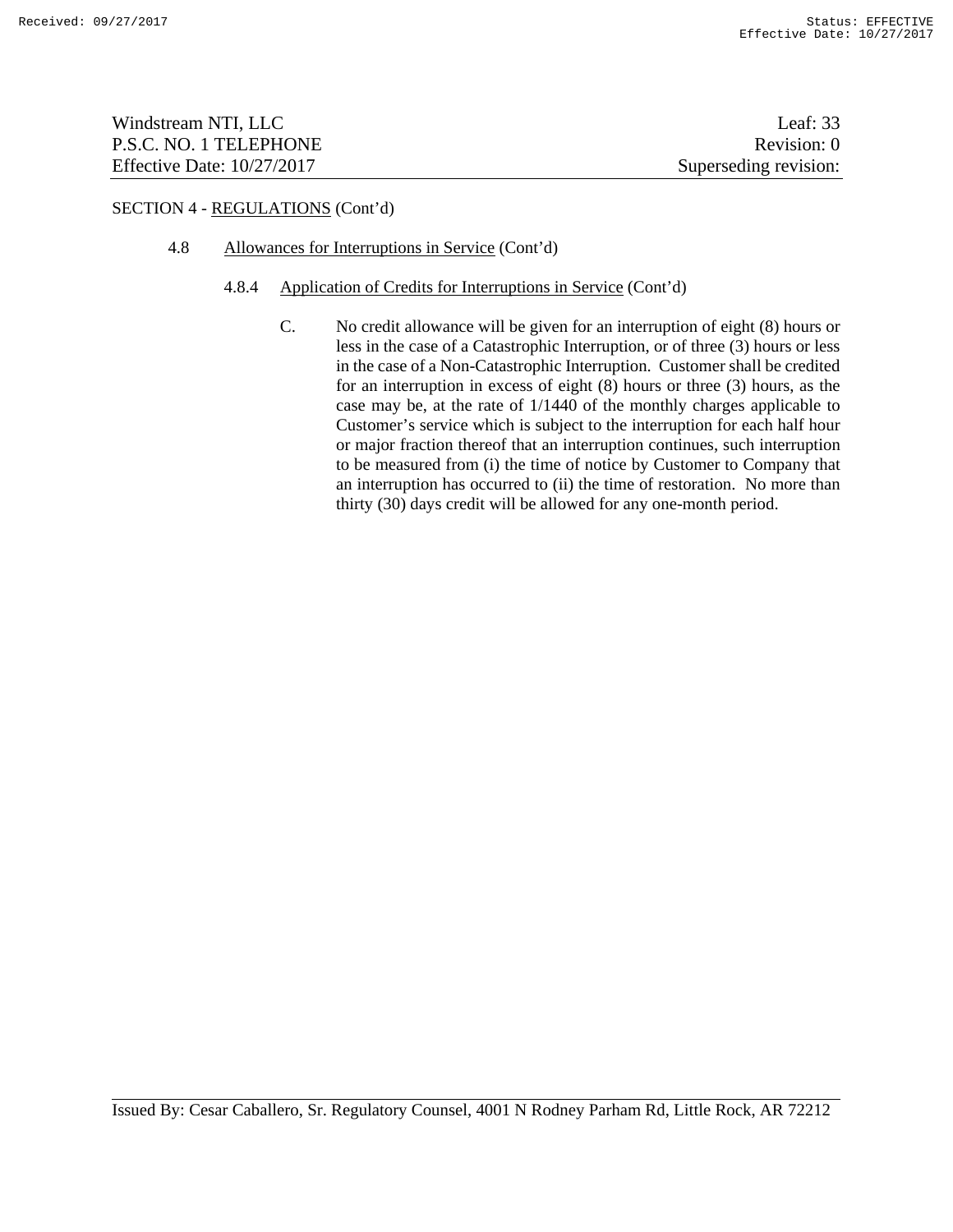| Windstream NTI, LLC          | Leaf: 34              |
|------------------------------|-----------------------|
| P.S.C. NO. 1 TELEPHONE       | Revision: 0           |
| Effective Date: $10/27/2017$ | Superseding revision: |

### 4.8 Allowances for Interruptions in Service (Cont'd)

#### 4.8.5 Cancellation For Service Interruption

Cancellation or termination for service interruption is permitted only if any circuit experiences a single continuous outage of eight hours or more or cumulative service credits equaling 16 hours in a continuous 12-month period. The right to cancel service under this provision applies only to the single circuit that has been subject to the outage or cumulative service credits.

#### 4.8.6 Cancellation of Service/Termination Liability

If a Customer cancels a Service Order or terminates services before the completion of the term for any reason whatsoever other than a service interruption, Customer agrees to pay to Company termination liability charges, which are defined below. These charges shall become due and owing as of the effective date of the cancellation or termination and be payable within the period set forth in this Tariff.

### 4.8.7 Termination Liability

Customer's termination liability for cancellation of service shall be equal to:

- 1. all unpaid Non-Recurring charges reasonably expended by Company to establish service to Customer, plus;
- 2. any disconnection, early cancellation or termination charges reasonably incurred and paid to third parties by Company on behalf of Customer, plus;
- 3. all Recurring Charges specified in the applicable Service Order for the balance of the then current term discounted at the prime rate announced in the Wall Street Journal on the third business day following the date of cancellation;
- 4. minus a reasonable allowance for costs avoided by the Company as a direct result of Customer's cancellation.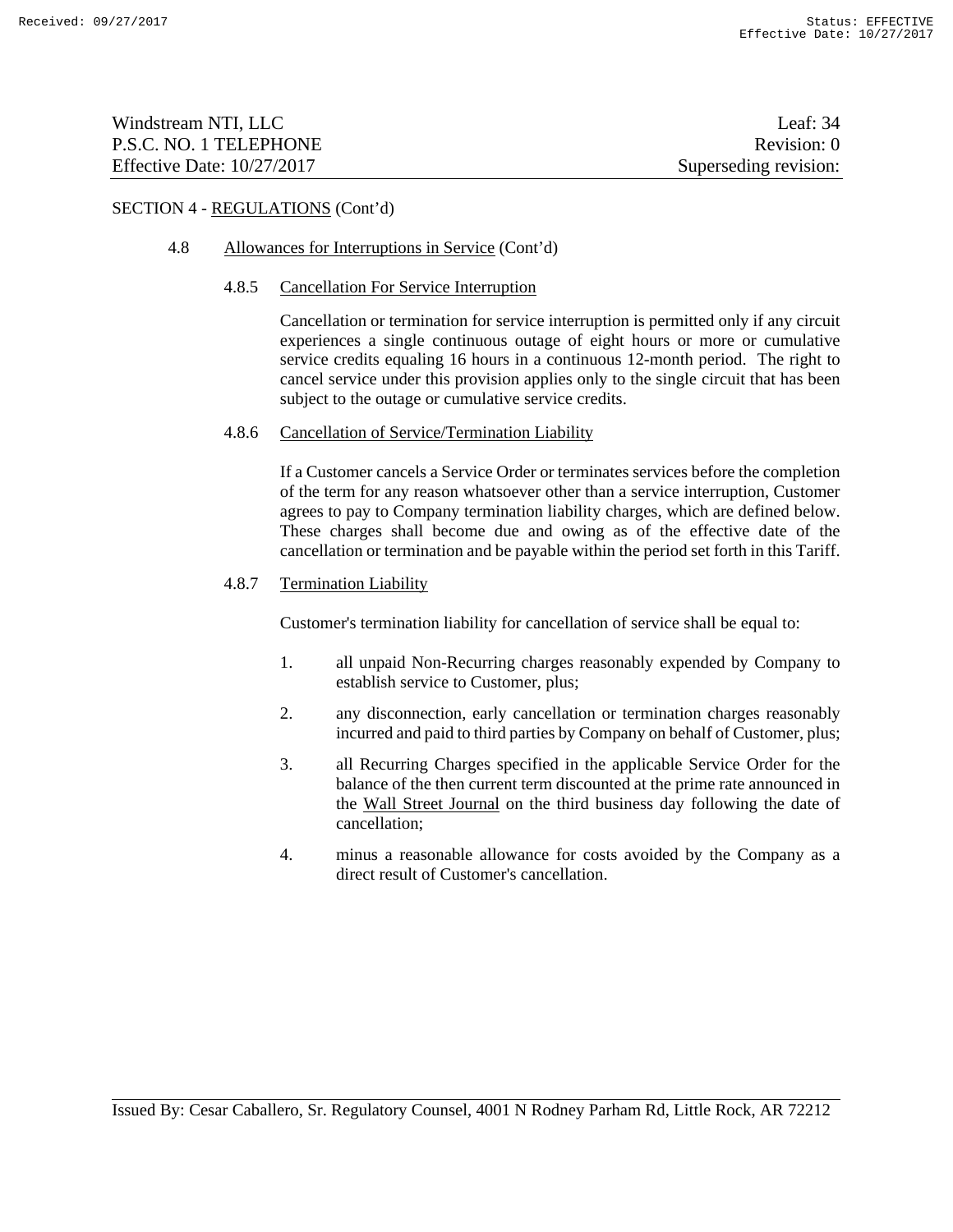| Windstream NTI, LLC          | Leaf: $35$            |
|------------------------------|-----------------------|
| P.S.C. NO. 1 TELEPHONE       | Revision: 0           |
| Effective Date: $10/27/2017$ | Superseding revision: |

### 4.9 Customer Liability for Unauthorized Use of the Network

#### 4.9.1 Unauthorized Use of the Network

- A. Unauthorized use of the Network occurs when: (1) a person or entity that does not have actual, apparent, or implied authority to use the Network, obtains the Company's services provided under this Tariff; or (2) a person or entity that otherwise has actual, apparent, or implied authority to use the Network, makes fraudulent use of the Network to obtain the Company's services provided under this Tariff, or uses specific services that are not authorized.
- B. The following activities constitute fraudulent use:
	- 1. Using the Network to transmit a message, locate a person, or otherwise give or obtain information, without payment for the service;
	- 2. Using or attempting to use the Network with the intent to avoid payment, either in whole or part, of any of the Company's tariffed charges by either rearranging, tampering with, or making connections not authorized by this Tariff to any service components used to furnish the Company's services or using fraudulent means or devices, tricks, schemes, false or invalid numbers, false credit devices or electronic devices;
	- 3. Using fraudulent means or devices, tricks, schemes, false or invalid numbers, false credit devices or electronic devices to defraud or mislead callers.
- C. Customers are advised that use of telecommunications equipment and services, including that provided under this Tariff, carries a risk of various forms of telecommunications fraud (including, but not limited to, toll and PBX fraud perpetrated by Users who gain access to a Customer's facilities, account numbers, security or authorization codes, etc.). Customers should take all necessary steps to restrict access to their facilities, including the equipment and services provided hereunder, and to detect and prevent unauthorized use of the equipment and services provided by the Company under this Tariff.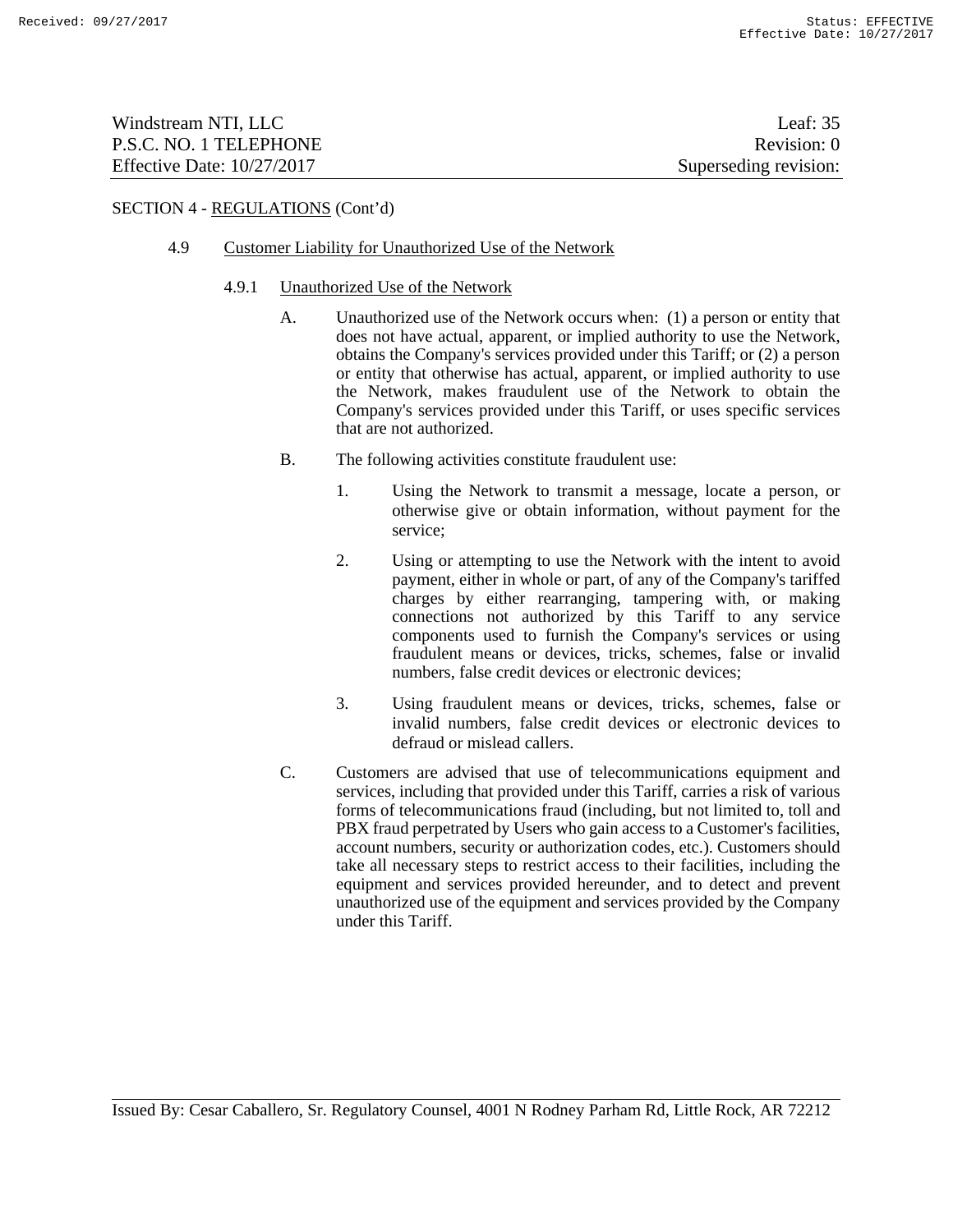| Windstream NTI, LLC          | Leaf: $36$            |
|------------------------------|-----------------------|
| P.S.C. NO. 1 TELEPHONE       | Revision: 0           |
| Effective Date: $10/27/2017$ | Superseding revision: |

### 4.9 Customer Liability for Unauthorized Use of the Network (Cont'd)

#### 4.9.2 Liability for Unauthorized Use

- A. Except as provided for elsewhere in this Tariff, the Customer is responsible for payment of all charges for services provided under this Tariff furnished to the Customer or User. This responsibility is not changed due to any use, misuse, or abuse of the Customer's service or Customer-provided equipment by Users or other third parties, the Customer's employees, or the public.
- B. The Customer is liable for all costs incurred as a result of unauthorized use of the Network, including service charges and any direct, indirect, special, incidental, reliance, consequential, exemplary or punitive charges.
- C. The Customer is responsible for payment of any charges related to the suspension and/or termination of service, and any charges for reconnection of service, incurred as a result of unauthorized use of the Network.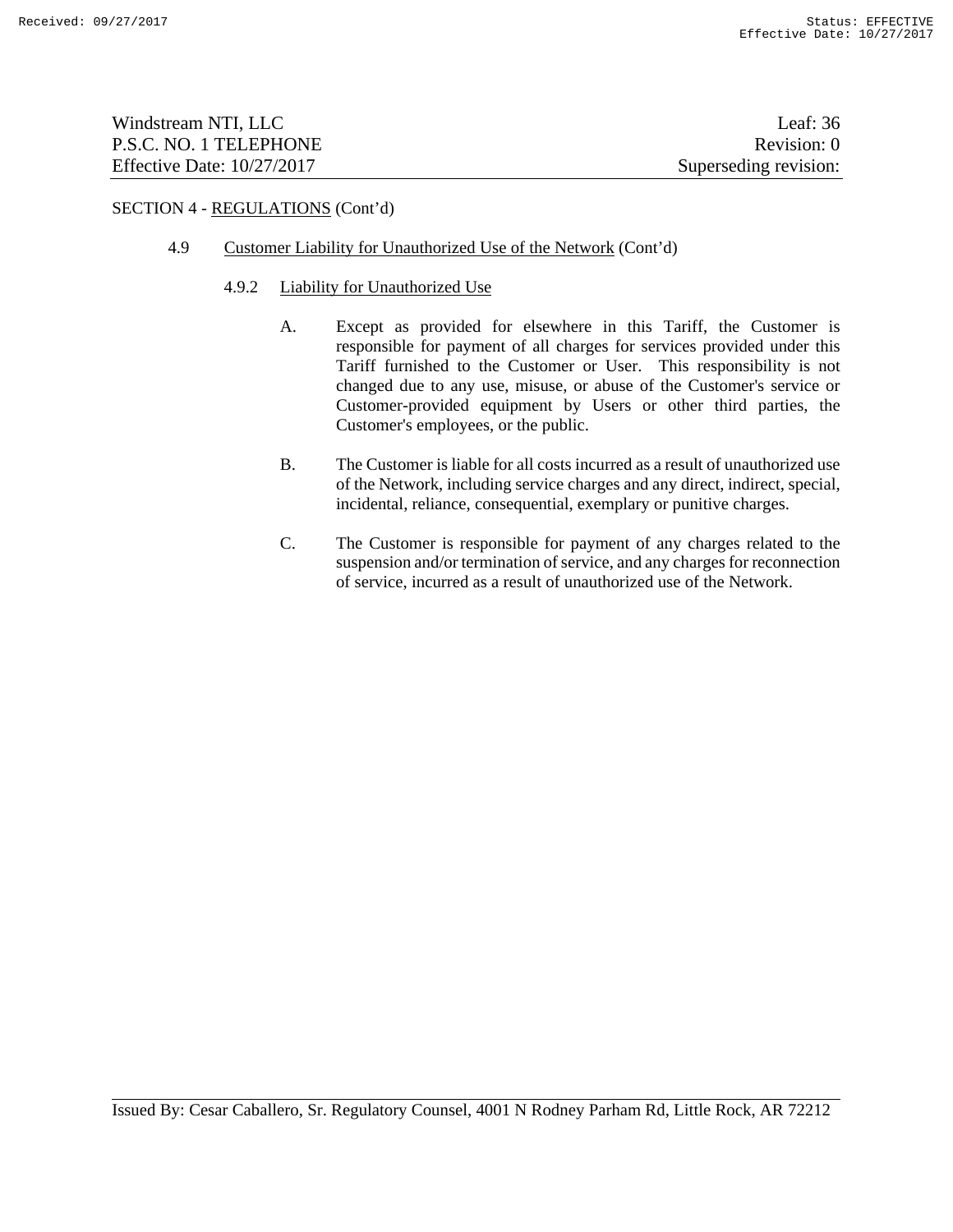| Windstream NTI, LLC          | Leaf: $37$            |
|------------------------------|-----------------------|
| P.S.C. NO. 1 TELEPHONE       | Revision: 0           |
| Effective Date: $10/27/2017$ | Superseding revision: |

### 5.1 General Switched Service Information

- a) Determination of Duration
	- (i) Chargeable time begins when the connection is established between the calling station and the desired telephone, attendant board, or private branch exchange console.
	- (ii) Chargeable time ends when the connection is terminated.
	- (iii) Chargeable time does not include time lost because of faults or defects in the Service.
- b) Determination of Time of Day

Day, evening, and night/weekend times are determined by the local time of the calling party. For domestic calls, unless otherwise specified, the time periods are as follows:

Business Day Rate: Monday - Friday, 8:00A.M. to 5:00P.M.

Evening Rate: Monday- Friday, Sunday, 5:00P.M. to 11:00 P.M.

Night/Weekend Rate: Monday- Sunday, 11:00 P.M. to 8:00A.M.

Holiday rates apply New Year's Day, Memorial Day, July 4th, Labor Day, Thanksgiving, and Christmas Day.

c) Calculation of Billable Time

Depending upon the product, calculation of billable time is based upon either six second, fifteen second, thirty second, or one minute increments.

- (i) For six second products:
	- (a) The initial six (6) seconds or fraction thereof is subject to the initial six (6) second rate.
	- (b) The additional six (6) seconds are rounded in six (6) second increments, with the remaining seconds, if any, rounded up to the next six  $(6)$  second increment and billed at the additional six (6) second rate.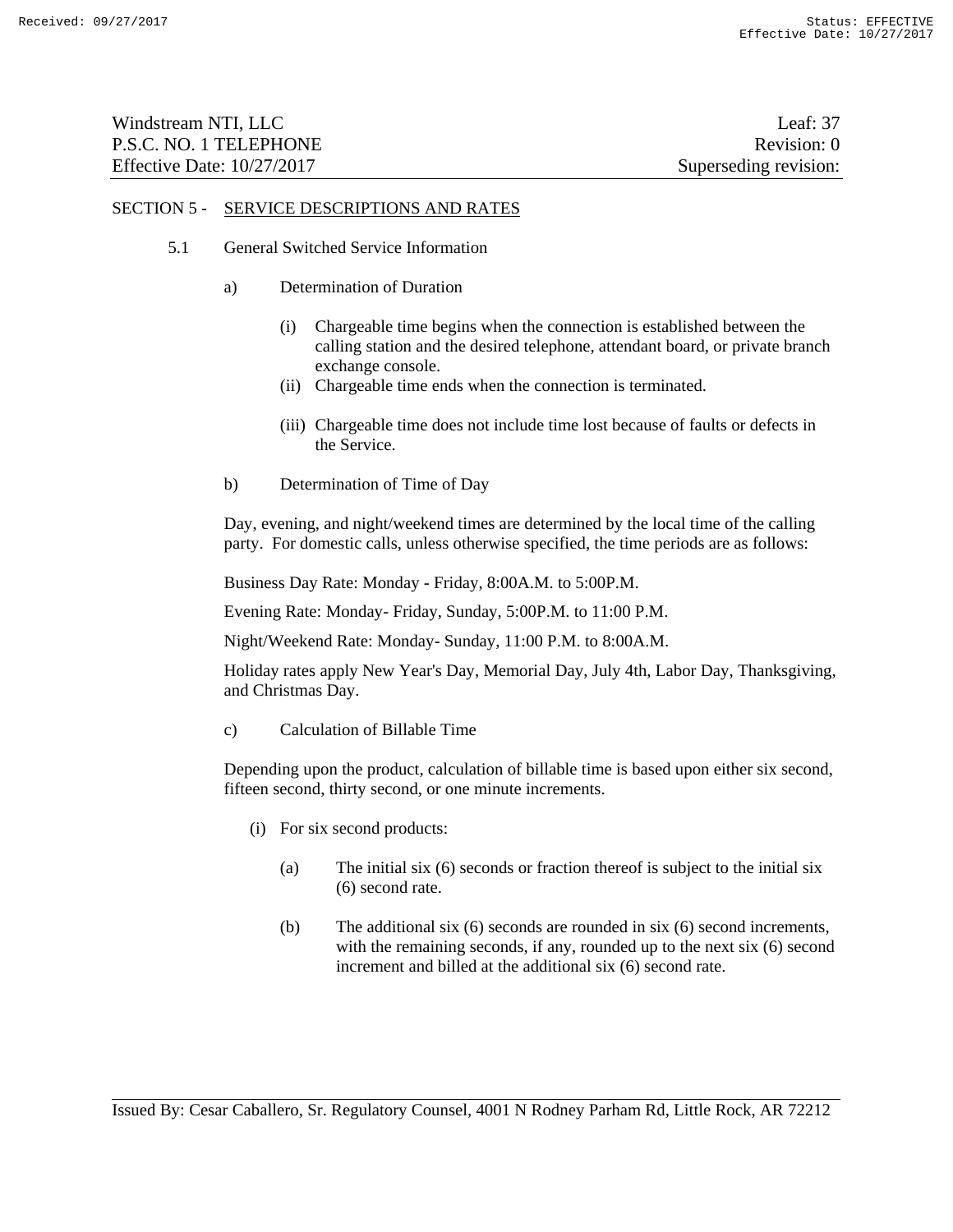| Windstream NTI, LLC          | Leaf: 38              |
|------------------------------|-----------------------|
| P.S.C. NO. 1 TELEPHONE       | Revision: 0           |
| Effective Date: $10/27/2017$ | Superseding revision: |

# 5.1 General Switched Service Information (Cont'd)

- c) Calculation of Billable Time (Cont'd)
	- (ii) For fifteen second products:
		- (a) The initial fifteen (15) seconds or fraction thereof is subject to the initial fifteen (15) second rate.
		- (b) The additional fifteen (15) seconds are rounded in fifteen (15) second increments, with the remaining seconds, if any, rounded up to the next fifteen (15) second increment and billed at the additional fifteen (15) second rate.
	- (iii) For thirty second products:
		- (a) The initial thirty (30) seconds or fraction thereof is subject to the initial thirty (30) second rate.
		- (b) The additional thirty (30) seconds are rounded in thirty (30) second increments, with the remaining seconds, if any, rounded up to the next thirty (30) second increment and billed at the additional thirty (30) second rate.
	- (iv) For one minute (sixty second) products:
		- (a) The initial sixty (60) seconds or fraction thereof is subject to the initial sixty (60) second rate.
		- (b) The additional sixty (60) seconds are rounded in sixty (60) second increments, with the remaining seconds, if any, rounded up to the next sixty (60) second increment and billed at the additional sixty (60) second rate.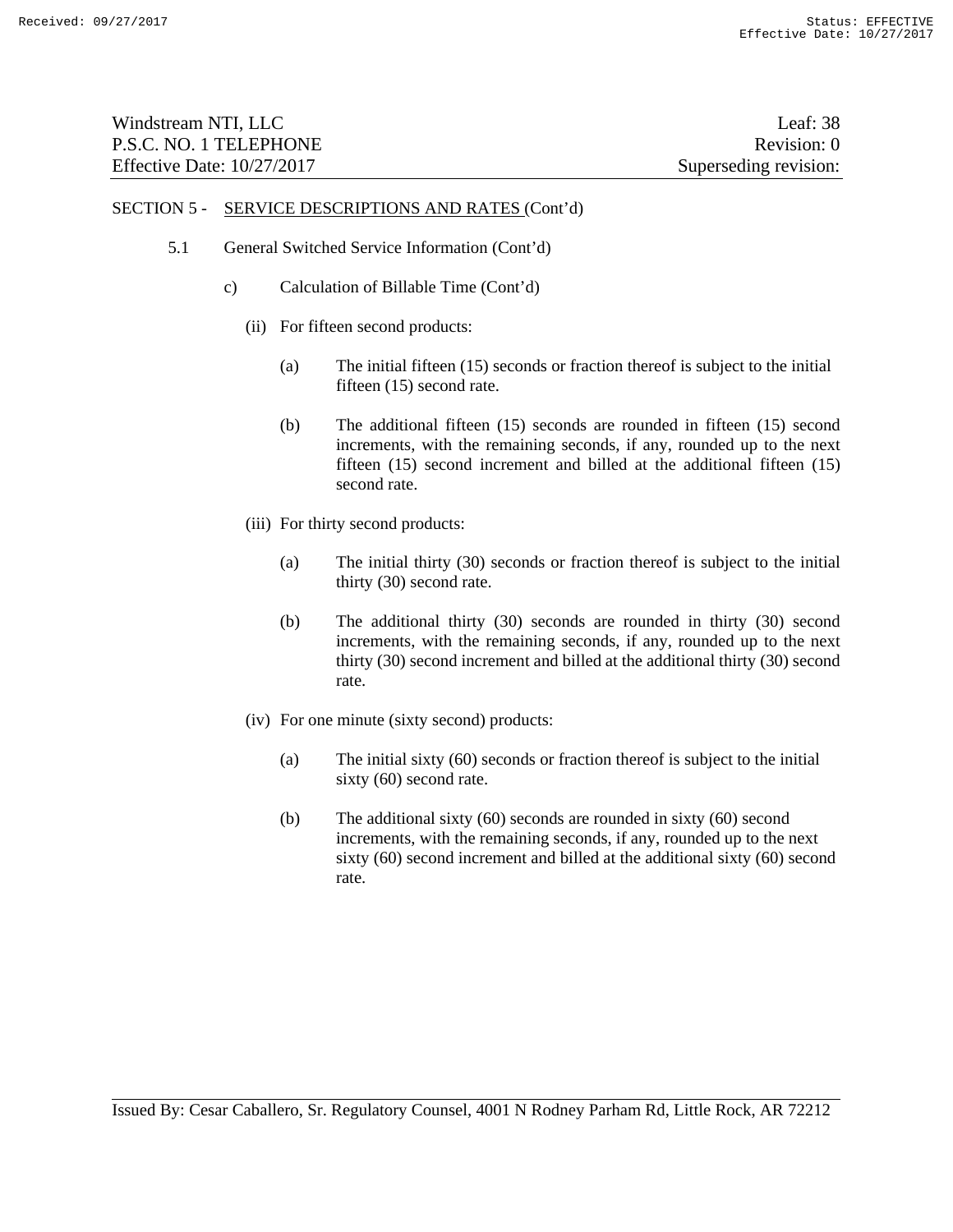| Windstream NTI, LLC          | Leaf: $39$            |
|------------------------------|-----------------------|
| P.S.C. NO. 1 TELEPHONE       | Revision: 0           |
| Effective Date: $10/27/2017$ | Superseding revision: |

- 5.2 Switched Services
	- (a) Switched Outbound Service is a switched "Dial-1" service which utilizes FG-D access facilities. Switched 800 Service is a switched inbound service with calls terminating to a local line. Switched 800 Service uses existing lines which can be used for both local and long distance calling.
	- (b) Switched Outbound and 800 Services in Norlight CONNECT Plus accounts are billed in 6 second increments and are subject to a six (6) second minimum charge. Switched Outbound and 800 Services in Norlight CONNECT accounts are billed in six (6) second increment and are subject to a fifteen (15) second minimum charge.
	- (c) Norlight CONNECT Plus Switched Outbound and 800 Services interLATA and intraLATA per minute rates are as follows:

Base Rate \$ .19

Rates for Norlight CONNECT accounts are discounted 5% off the Norlight CONNECT Plus base rate and there are no further discounts.

(d) Volume discounts for Norlight CONNECT Plus accounts are based on the total monthly Switched Outbound and 800 Services domestic usage applicable to the total amount billed and are available as follows:

Volume Discounts 5% if Volume over \$150 7% if Volume over \$500 9% if Volume over \$1,000 12% if Volume over \$2,000 16% if Volume over \$3,000 20% if Volume over \$4,000 22% if Volume over \$5,000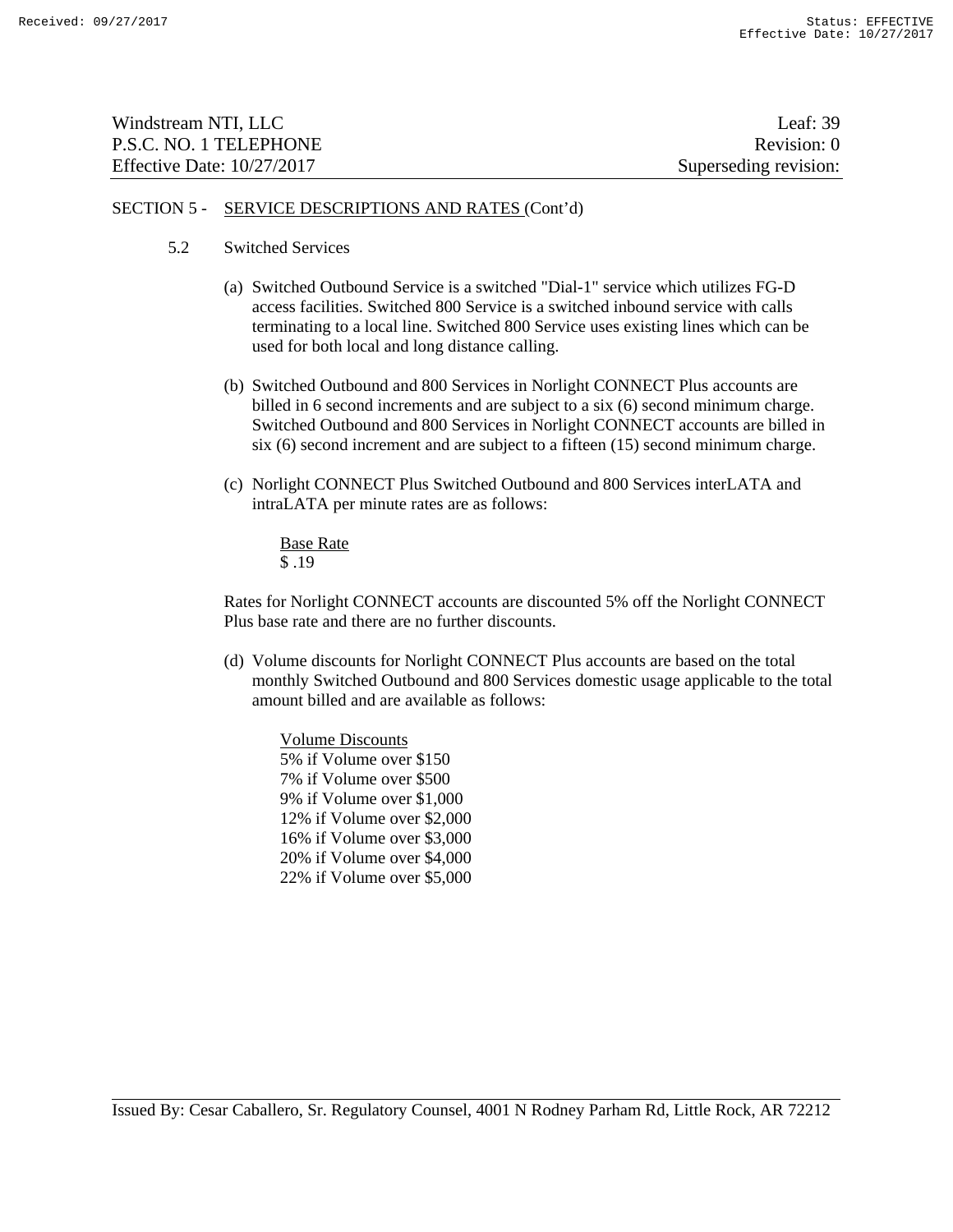| Windstream NTI, LLC          | Leaf: $40$            |
|------------------------------|-----------------------|
| P.S.C. NO. 1 TELEPHONE       | Revision: 0           |
| Effective Date: $10/27/2017$ | Superseding revision: |

- 5.2 Switched Services (Cont'd)
	- (e) Term Commitment discount table applicable to Norlight CONNECT Plus Switched Outbound and 800 Services. Term discounts are in addition to volume discounts.

| Minimum Revenue |           |           |           |
|-----------------|-----------|-----------|-----------|
| Commitment      | 12 Months | 18 Months | 24 Months |
| \$150           | 5.00%     | 7.00%     | 8.50%     |
| \$500           | 5.00%     | 7.00%     | 8.50%     |
| \$1,000         | 5.00%     | 7.00%     | 8.50%     |
| \$2,000         | 5.00%     | 7.00%     | 8.50%     |
| \$3,000         | 5.00%     | 8.50%     | 9.50%     |
| \$4,000         | 2.00%     | 5.50%     | 6.50%     |
| \$5,000         | 2.00%     | 5.50%     | 6.50%     |

#### Term Commitment of Service

- (f) 2, 3, or 4-digit accounting codes available with a monthly recurring charge per customer location of \$10.00 and a one-time installation fee of \$15.00 per customer location.
- (g) Minimum monthly revenue commitments are calculated from the Base Rate in each service category and are cumulative, and may be comprised of one or more of the following NTI service offerings: Switched Outbound Service and Switched 800 Service.
- (h) Norlight CONNECT accounts are charged a monthly fee of \$2.00. Norlight CONNECT accounts are charged a monthly fee of \$10.00 and have a \$150 monthly minimum charge.
- (i) In addition to the Switched 800 Service per minute rates listed above, there is a recurring \$10 monthly charge per 800- or 888- number (maximum charge of \$50 per Customer), with a one-time installation fee of \$5 per 800- or 888- number (maximum charge of \$50 per Customer.) Also, applicable local access charges will apply.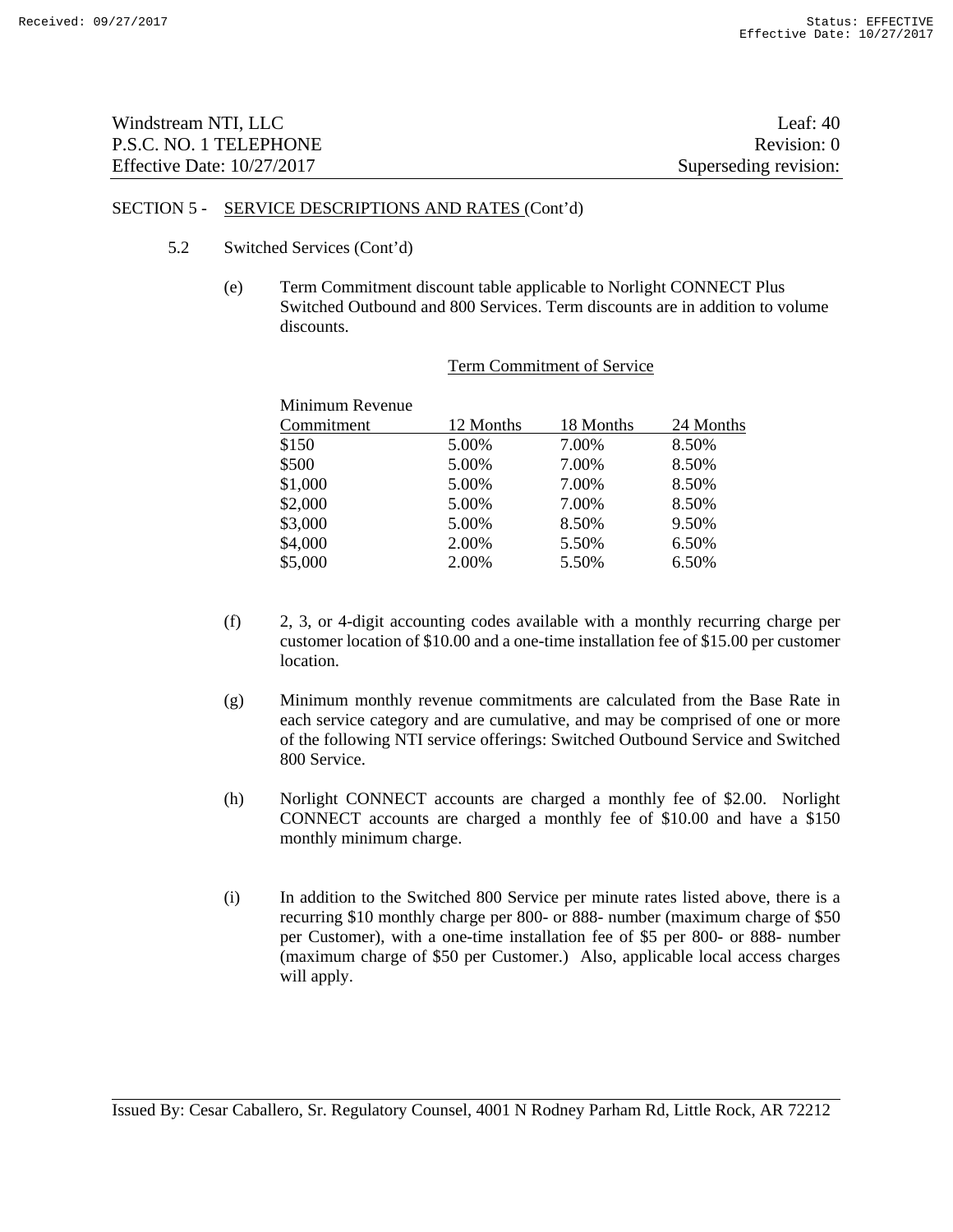| Windstream NTI, LLC          | Leaf: $41$            |
|------------------------------|-----------------------|
| P.S.C. NO. 1 TELEPHONE       | Revision: 0           |
| Effective Date: $10/27/2017$ | Superseding revision: |

- 5.3 Dedicated Services
	- (a) Dedicated Outbound Service is an outbound service with calls originating from a dedicated line. Dedicated 800 Service is an inbound service with calls terminating to a dedicated line. Customer or NTI provides access to NTI's Dedicated Outbound or Inbound Point of Presence.
	- (b) Installation and monthly charges for Special Access Lines or T-1s used in connection with Dedicated 800 Service will be billed by the service provider.
	- (c) Norlight Total CONNECT Dedicated Services are billed in six (6) second increments subject to a six (6) second minimum charge.
	- (d) Norlight Total CONNECT Dedicated Outbound and 800 Services intraLATA and interLATA rates, per minute:

 Base Rate \$ .14

- (e) Local access charges shall apply in addition to the Dedicated Outbound and 800 Services per minute rates listed above.
- (f) Norlight Total CONNECT accounts have a \$250 monthly minimum charge.
- (g) Volume discounts for Norlight Total CONNECT accounts are based on the total monthly Dedicated Outbound Service and/or Dedicated 800 Service monthly domestic usage, and are available as follows:
	- 5% for Volume over \$1,000 7% for Volume over \$2,500 9% for Volume over \$5,000 12% for Volume over \$7,500 16% for Volume over \$10,000 20% for Volume over \$20,000 22% for Volume over \$40,000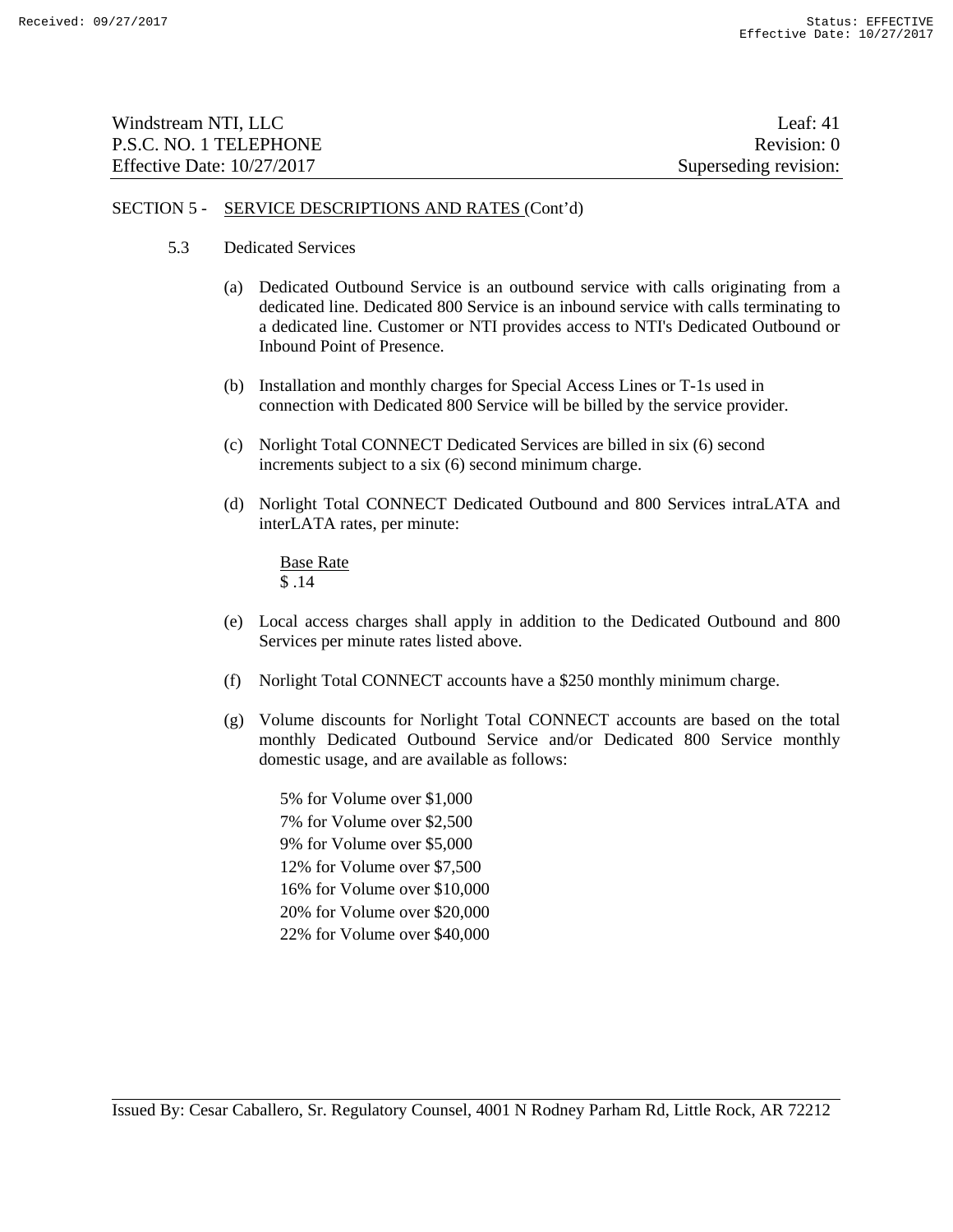| Windstream NTI, LLC          | Leaf: $42$            |
|------------------------------|-----------------------|
| P.S.C. NO. 1 TELEPHONE       | Revision: 0           |
| Effective Date: $10/27/2017$ | Superseding revision: |

- 5.3 Dedicated Services (Cont'd)
	- (h) Term Commitment discount table applicable to Norlight Total CONNECT Dedicated Outbound Service and Dedicated 800 Service. Term discounts are in addition to volume discounts.

| Minimum Revenue |           |           |           |
|-----------------|-----------|-----------|-----------|
| Commitment      | 12 Months | 18 Months | 24 Months |
| \$1,000         | 5.00%     | 7.00%     | 8.50%     |
| \$2,500         | 5.00%     | 7.00%     | 8.50%     |
| \$5,000         | 5.00%     | 7.00%     | 8.50%     |
| \$7,500         | 5.00%     | 7.00%     | 8.50%     |
| \$10,000        | 5.00%     | 8.50%     | 9.50%     |
| \$20,000        | 2.00%     | 5.50%     | 6.50%     |
| \$40,000        | 2.00%     | 5.50%     | 6.50%     |
|                 |           |           |           |

#### Term Commitment of Service

- (i) 2, 3 or 4-digit accounting codes available with a monthly recurring charge per customer fee of \$10.00 and a one-time installation ·fee of \$15.00 per customer location.
- (j) Minimum monthly revenue commitments are calculated from the Base Rate in each service category and are cumulative, and may be comprised of one or more of the following NTI service offerings: Dedicated Outbound Service and/or Dedicated 800 Service.
- (k) Applicable local access charges may also apply.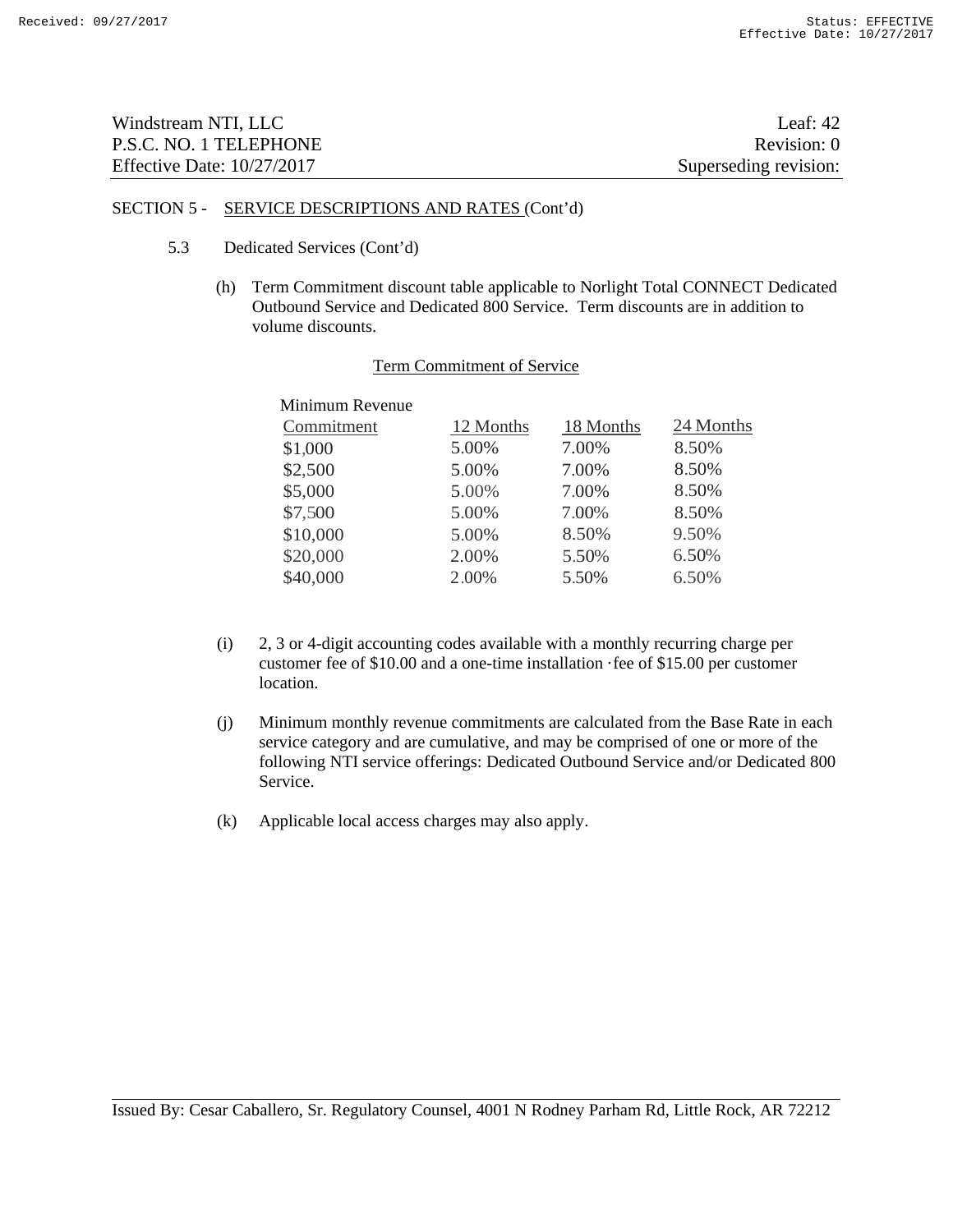| Windstream NTI, LLC          | Leaf: $43$            |
|------------------------------|-----------------------|
| P.S.C. NO. 1 TELEPHONE       | Revision: 0           |
| Effective Date: $10/27/2017$ | Superseding revision: |

- 5.4 Other Voice Services
	- (a) Directory Assistance

The Company provides the service of connecting its subscribers to Directory Assistance for a charge. Subscribers will be subject to the regulations governing Directory Assistance pertaining to the number of Directory Assistance listings requested per call as required by the State of New York by the State Public Service Commission.

A credit allowance for Directory Assistance will be provided upon request if the subscriber experiences poor transmission quality, is cut-off, receives an incorrect telephone number, or misdials the intended DA number.

The charge for a Directory Assistance call is \$1.99 per call.

- (b) 800 Service Advanced Product Features and Rates The following advanced product features and accompanying charges are available with Switched 800 Service and Dedicated 800 Service.
	- (i) Call blocking by NPA \$100 installation and \$25 change in service charge.
	- (ii) DNIS (Dialed Number Identification Service)- \$100 installation charge and \$25 change in service charge.
	- (iii) Special routing, including time of day routing, day of week routing, day of year routing, location routing, percentage allocation routing, and route advance - \$100 installation, \$50 monthly charge, and a \$25 change in service charge.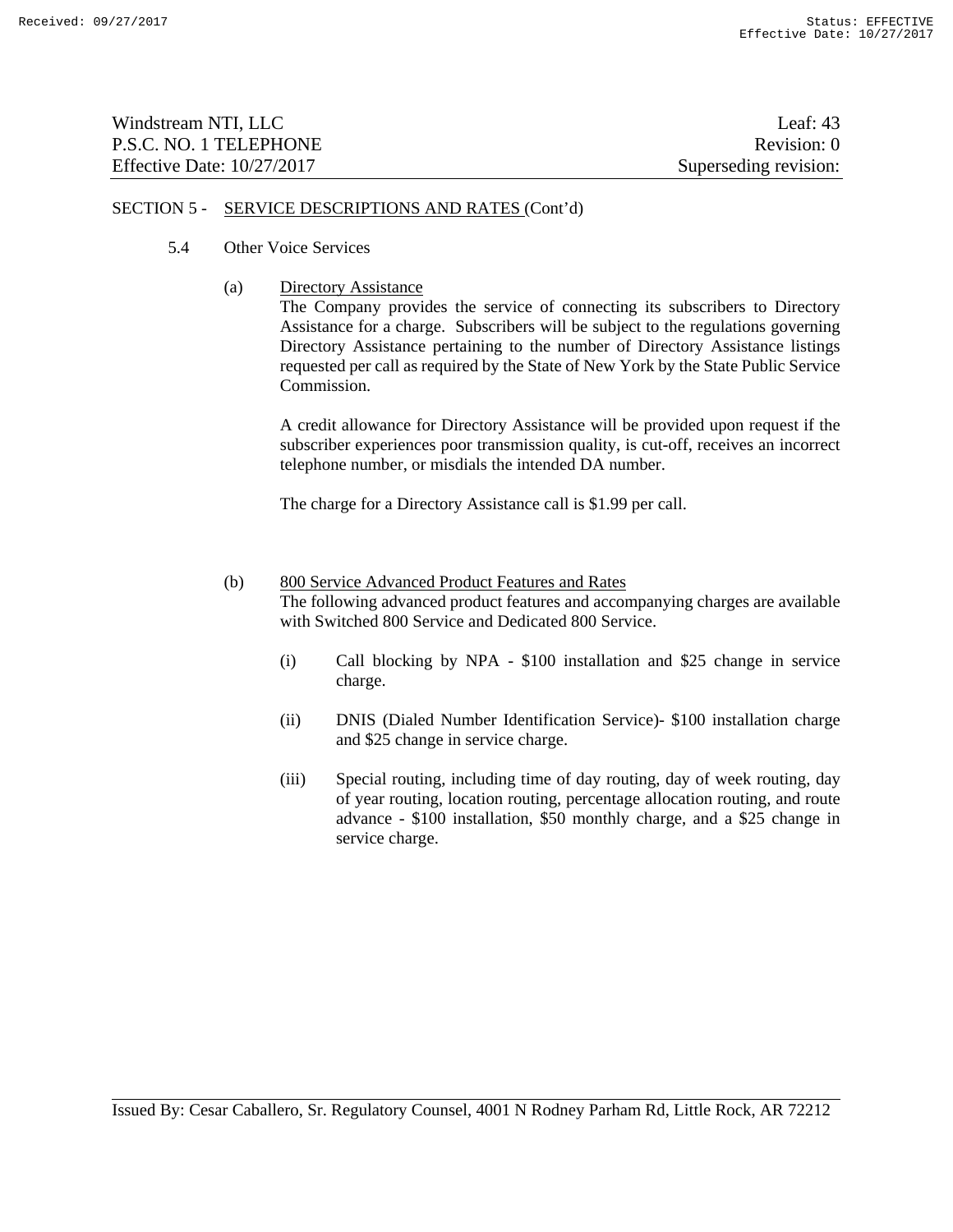| Windstream NTI, LLC          | Leaf: $44$            |
|------------------------------|-----------------------|
| P.S.C. NO. 1 TELEPHONE       | Revision: 0           |
| Effective Date: $10/27/2017$ | Superseding revision: |

### 5.5 Contract Rates - Special Pricing Arrangements - ICB

- 5.5.1 In lieu of the rates, terms, and conditions set forth in this Tariff, rates and charges, including minimum usage, installation, special construction and recurring charges for Company's services may be established at negotiated rates on an ICB, taking into account the nature of the facilities and services, the costs of construction and operation, the volume of traffic, the length of service commitment by the Customer, and use of facilities by other Customers. Such arrangements shall be considered Special Pricing Arrangements, the terms of which will be set forth in individual Customer contracts. Unless otherwise specified in the individual Customer contract, the terms, conditions, obligations, and regulations set forth in this Tariff shall be incorporated into, and become a part of, said contract, and shall be binding on Company and Customer. In the event of a conflict between the terms and conditions of this Tariff and an individual Customer contract, the terms and conditions from the individual Customer contract shall apply. Specialized rates or charges will be made available to similarly situated customers on a nondiscriminatory basis.
- 5.5.2 In addition to any rate or charge established by the Company, the Customer will also be responsible for any recurring or non-recurring charges imposed by local exchange telephone companies incurred by or on behalf of the Customer in establishing and maintaining service. Such charges may be billed by the Company or directly by the local exchange company, at the Company's option.
- 5.6 Taxes

# 5.6.1 Sales, Use, and Excise Taxes

There shall be added to the customer's bills, as a separate item, an amount equal to the proportionate part of any license, occupation, franchise, or other similar fee or tax now or hereafter agreed to or imposed upon the Company by the State or local taxing authorities, whether imposed by statute, ordinance, franchise or otherwise, and which fee or tax is based upon a percentage of the gross receipts, net receipts, or revenues of the Company. Such amount shall be added to bills of customers receiving service within the territorial limits of the taxing authority. Where more than one such fee or tax is imposed, each of the charges or taxes applicable to a customer shall be added to the customer's bill as separately identified items.